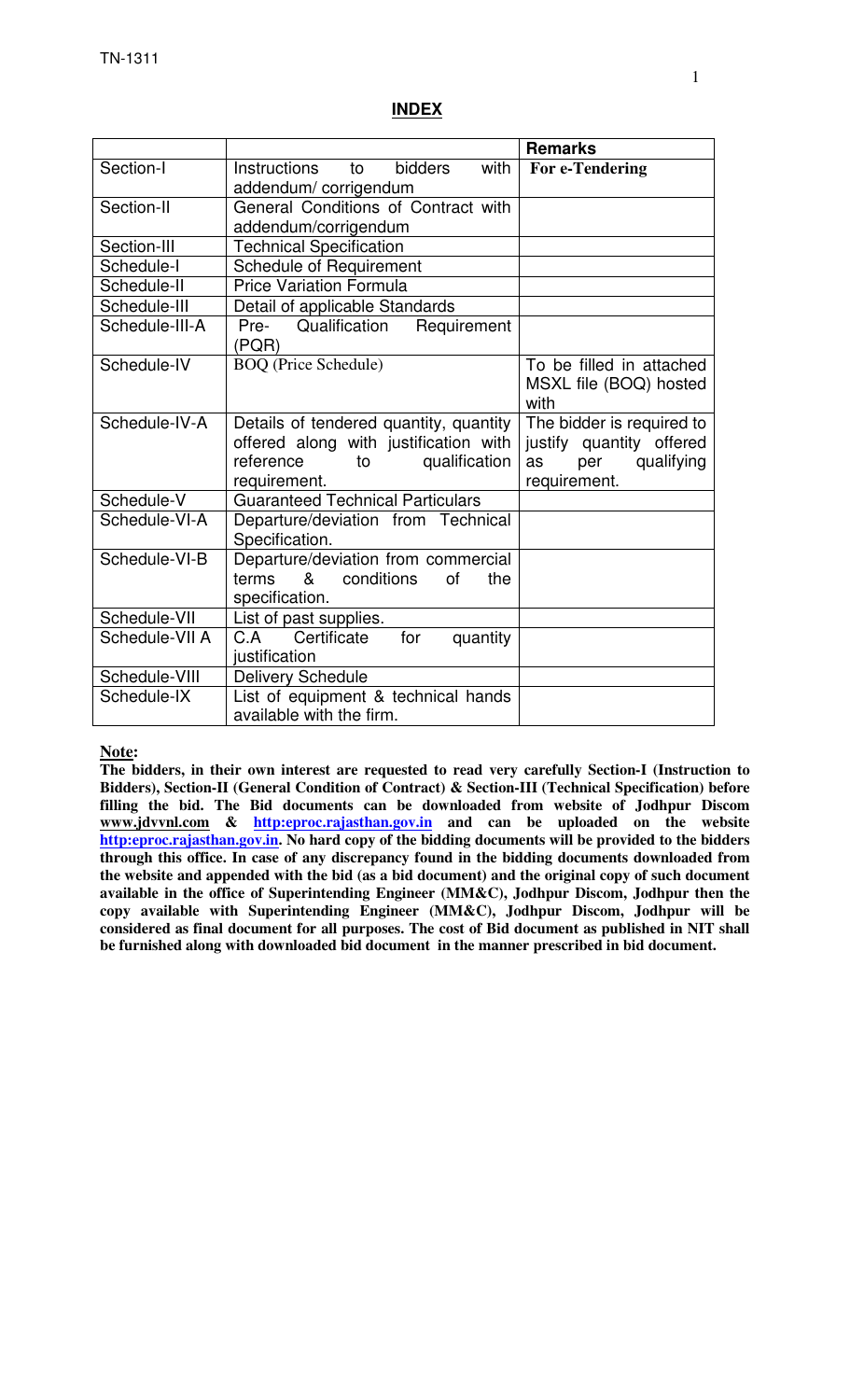#### **JODHPUR VIDYUT VITRAN NIGAM LTD OFFICE OF THE SUPERINTENDING ENGINEER(MM&C) NEW POWER HOUSE, INDUSTRIAL AREA, JODHPUR-342003.**

#### **TELEPHONE: 0291-2742223 TELE FAX: 0291-2746539**

#### **------------------------------------------------------------------------------------------------------------- TENDER SPECIFICATION NO. JdVVNL/SE(MM&C)/EIIIAIII/TN-1311**

Tenders are hereby invited in e-procurement system for purchase of **9.0 M LONG PCC POLES OF 200 KG WORKING LOAD WITH FACTOR OF SAFTY 2.5, UNDER TN-1311**  Tenders are to be submitted online in electronic format on website **http:eproc.rajasthan.gov.in**.

The details are as under-

| <b>S. No.</b> | Name of Item                                                             | <b>Ouantity</b> |
|---------------|--------------------------------------------------------------------------|-----------------|
|               | 9.0 M LONG PCC POLES OF 200 KG WORKING<br>LOAD WITH FACTOR OF SAFTY 2.5, | 304229 Nos.     |

| A           | NIT No.                       | <b>TN-1311</b>                                         |
|-------------|-------------------------------|--------------------------------------------------------|
| B           | Cost of tender specifications | Rs. 2500.00 (Two Thousand Five Hundred Only)           |
| $\mathbf C$ | Processing fee of RISL        | Rs. 1000.00 (One Thousand Only)                        |
| D           | Earnest money                 | Rs. 7.50 Lacs / Exemption Certificate / Vendor         |
|             |                               | <b>Registration of Class A.</b>                        |
| E           | Validity                      | 120 days from the next date of opening of techno-      |
|             |                               | commercial bid.                                        |
| $\mathbf F$ | Base date for price variation | $1st$ day of one month prior to the date of opening of |
|             |                               | the bid                                                |
|             |                               |                                                        |

#### **IMPORTANT DATES**

| <b>S.N.</b> | <b>Events</b>                    | Date & Time          | <b>Location</b>                  |
|-------------|----------------------------------|----------------------|----------------------------------|
|             | Date of downloading of tender    | Up to 14.02.2017     | www.jdvvnl.com &                 |
|             | specifications                   | $(6:00 \text{ PM})$  | http:eproc.rajasthan.gov.in      |
| 2           | Deposit of cost of Tender        | Up to                | Office of Sr. A.O (Cash & CPC) / |
|             | Specifications & Earnest Money   | 14.02.2017           | SE (MM&C), JdVVNL, New Power     |
|             | and furnishing of Processing fee | $(4:00 \text{ PM})$  | House, Industrial Area, Jodhpur  |
| 3           | Last Date & time of submission   | Up to 15.02.2017     | http:eproc.rajasthan.gov.in      |
|             | of electronic bid                | $(12:00 \text{ PM})$ |                                  |
| 4           | Opening of Technical Bid         | 15.02.2017           | http:eproc.rajasthan.gov.in      |
|             |                                  | $(3.00 \text{ PM})$  |                                  |
| .5.         | Opening of Price Bid             | To be intimated      | http:eproc.rajasthan.gov.in      |
|             |                                  | separately to the    |                                  |
|             |                                  | qualified bidders    |                                  |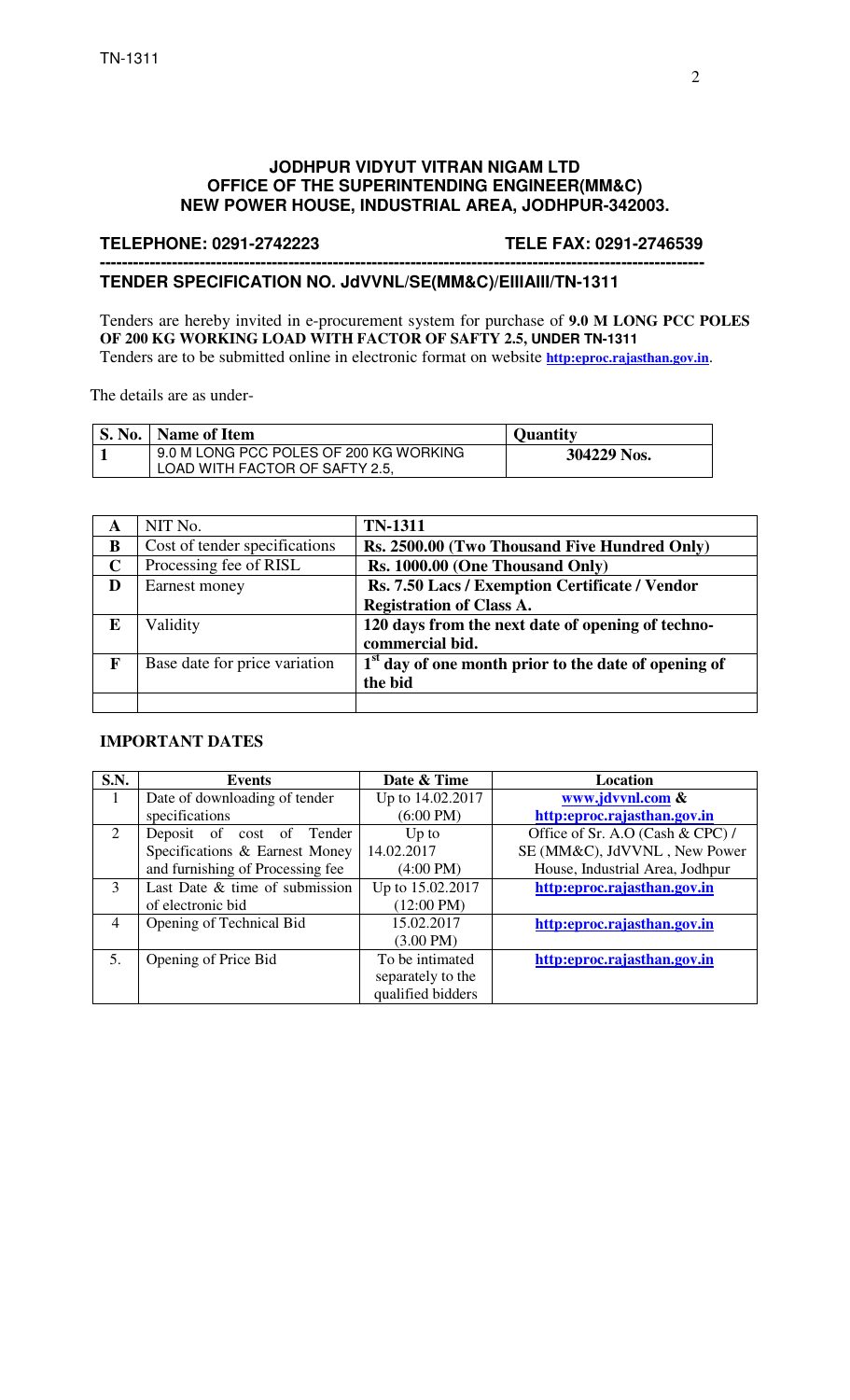#### **SECTION-III TECHNICAL SPECIFICATION FOR SUPPLY OF 9.0 M LONG PCC POLES OF 200 KG WORKING LOAD WITH FACTOR OF SAFTY 2.5, AGAINST TN-1311.**

#### **1. SCOPE:**

This specification covers the design, manufacture, inspection, testing and delivery of finished 9.0 M long- 200 Kg. rectangular shaped, solid prestressed cement Concrete poles, witnessing of tests before dispatch and its transportation from the firm's works to consignee's head quarters. These poles are to be used for erection of 11 KV & LT over head lines and installation of 11/.4 KV distribution transformers.

## **2. CLIMATIC CONDITIONS**

| I. Peak ambient temperature                        | 50 Degree C |
|----------------------------------------------------|-------------|
| II. Maximum average ambient temperature            | 40 Degree C |
| III. Maximum temperature attainable                | 60 Degree C |
| IV. Maximum relative humidity                      | 100 %       |
| V. Minimum relative humidity                       | 50%         |
| VI. Average number of thunder storm days per annum | 40          |
| VII. Average number of rainy days per annum        | 100         |
| VIII. Average annual rainfall                      | 10-100 cm   |
| IX. Maximum wind pressure                          | 195 Kg/sq.m |
| X. Altitudes not exceeding                         | 1000 mtrs.  |
|                                                    |             |
| <b>3. REQUIREMENT</b>                              |             |

The tentative requirement of 9.0 M long poles designed for working load 200 Kg with factor of safety 2.5 is **304229 Nos.** approx. These poles are required for erection of 11 KV & LT over head lines and installation of 11/.4 KV distribution transformers.

The quantity indicated above is tentative and purchaser reserves right to increase/ decrease the same at the time of finalization of tender.

#### **4. DELIVERY SCHEDULE:**

The maximum commencement period shall be 40 days from the date of receipt of LOA, and entire ordered quantity shall be completed in eight (8) months thereafter. The bidder is required to quote monthly delivery. In case ordered quantity is different than quoted quantity, monthly delivery shall be adjusted proportionately. Tenders in which monthly delivery is not indicated are likely to be ignored.

#### **5. DETAILS OF APPLICABLE STANDARDS/SPECIFICATION/MANUALS :**

The pole shall comply with the relevant provisions made in the following Indian Standards Specification (now BIS) with latest amendments / REC specifications.

|                | REC manual No.13/1977 (part-I)                                   | Manual on manufacturing of solid poles part-I<br>design aspects.                                                             |  |  |
|----------------|------------------------------------------------------------------|------------------------------------------------------------------------------------------------------------------------------|--|--|
| $\overline{2}$ | REC manual No.13/1977 (Part.II)                                  | Manual on manufacturing of solid PCC poles<br>part.II manufacturing aspects.                                                 |  |  |
| 3              | REC specification No.15/1979<br>(amended upto 1983 & thereafter) | Prestressed cement concrete poles (FOS/2.5)<br>for 11 KV and LT lines.                                                       |  |  |
| $\overline{4}$ | IS:1678/1978 (Latest amended)                                    | Specification for PCC poles for overhead power<br>traction & telecommunication lines.                                        |  |  |
| 5              | IS:2905/1989 (Latest amended)                                    | Method of test for PCC poles for overhead<br>power and telecommunication lines.                                              |  |  |
| 6              | IS:7321/1974 (Latest amended)                                    | Code of practice for selection handling and<br>erection of concrete poles for overhead power<br>and telecommunication lines. |  |  |
| 7              | IS:1343/1980(Latest amended)                                     | Code of practice for prestressed concrete                                                                                    |  |  |
| 8              | IS: 456/1978 (Latest amended)                                    | Code of practice for plain and reinforced<br>concrete                                                                        |  |  |
| 9              | IS: 1785(Latest amended)                                         | For HT steel wires for prestressed concrete                                                                                  |  |  |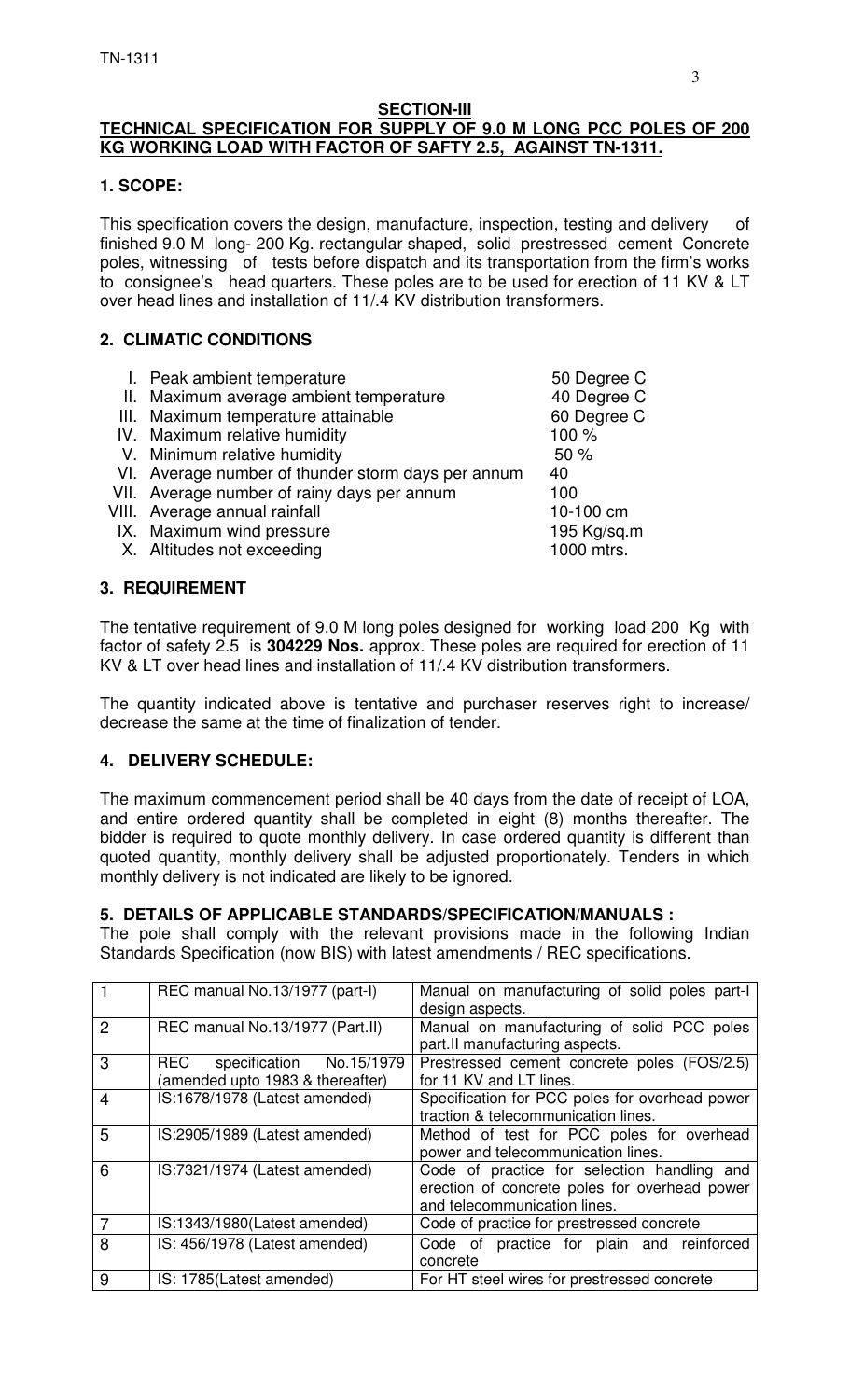# **6. MATERIAL**

The following quality of material should be used for manufacturing of PCC poles**.** 

**(i) CEMENT :** The cement used in manufacture of prestressed concrete poles shall be ordinary or rapid hardening portland cement conforming to IS:269/ 1976 (specification for ordinary and low heat portland cement) or IS:8041-E-1978 (specification for rapid hardening portland cement) or portland cement conforming to IS:8112/1976.

**(ii) AGGREGATES :** Aggregates used for the manufacture of prestressed concrete poles shall conform to IS:383/1970 (specification for coarse and fine aggregates from natural sources for concrete). The nominal maximum size of fine aggregates shall not exceed 10 mm.

**(iii) WATER :**Water should be free from chlorides, sulphates, other salts and organic matter. Potable water is generally suitable.

**(iv) ADMIXTURES:** These admixtures should not contain calcium chloride or other chlorides and salts which are likely to promote corrosion of pre-stressing steel.

**(v) PRE-STRESSING STEEL :** The prestressing steel wires including those used as untentioned wires should conform to IS:1785 –1966 Part.I (Specification for plain hard drawn steel wire) or IS:"6003/1970 (Specification for indented wire for prestressed concrete). The type design for plain wires of 4 mm diameter are with a guaranteed ultimate strength of 175 Kg./sq.mm.

**(vi) CONCRETE MIX :** The concrete mix. shall be designed to the requirements laid down for controlled concrete (also called design requirement laid down/ mix. concrete) in IS:1343/1980 (Code of practice for prestressed concrete) and IS:456/1978 (code of practice for plain and reinforced concrete) subject to the following special conditions :

a) Min. working cube strength at 28<sup>th</sup> day should be at least 450 Kg. / cm.<sup>2</sup>

b) The mix. should contain at least 380 Kg. cement per cubic metre of concrete.

c) The concrete strength at transfer should be at least 225Kg. /  $cm<sup>2</sup>$ 

d) The mix. should contain as low water content as is consistent with adequate workability. If it becomes necessary to add water to increase the workability the cement content should also be raised in such a way that the original value of water cement ratio is maintained.

**(vii) REINFORCEMENT :** The reinforcing bars and wires used for manufacturing of prestressed cement concrete poles shall conform to the following Indian standards.

- i) Mild steel bars conforming to IS:432/1966.
- ii) High tensile steel wires conforming to IS:1785/1966.

 **(viii) WELDING AND LAPPING OF STEEL:** The high tensile steel wire shall be continuous over the entire length of the tendon. Welding shall not be allowed in any case. However, jointing or coupling be permitted provided the strength of the joint or coupling is not less than the strength of each individual wire.

#### **7. DESIGN REQUIREMENT :**

The poles shall be designed to meet the following requirements.

- a) The poles shall be planted directly in the ground with a planting depth of 1.5 metres.
- b) The working load on the poles shall be 200 Kg. applied at 0.6 Mtr. from top.
- c) The factor of safety shall not be less than 2.5.
- d) The average permanent load should be 40% of the working load.
- e) The Factor of safety against first crack load shall be 1.0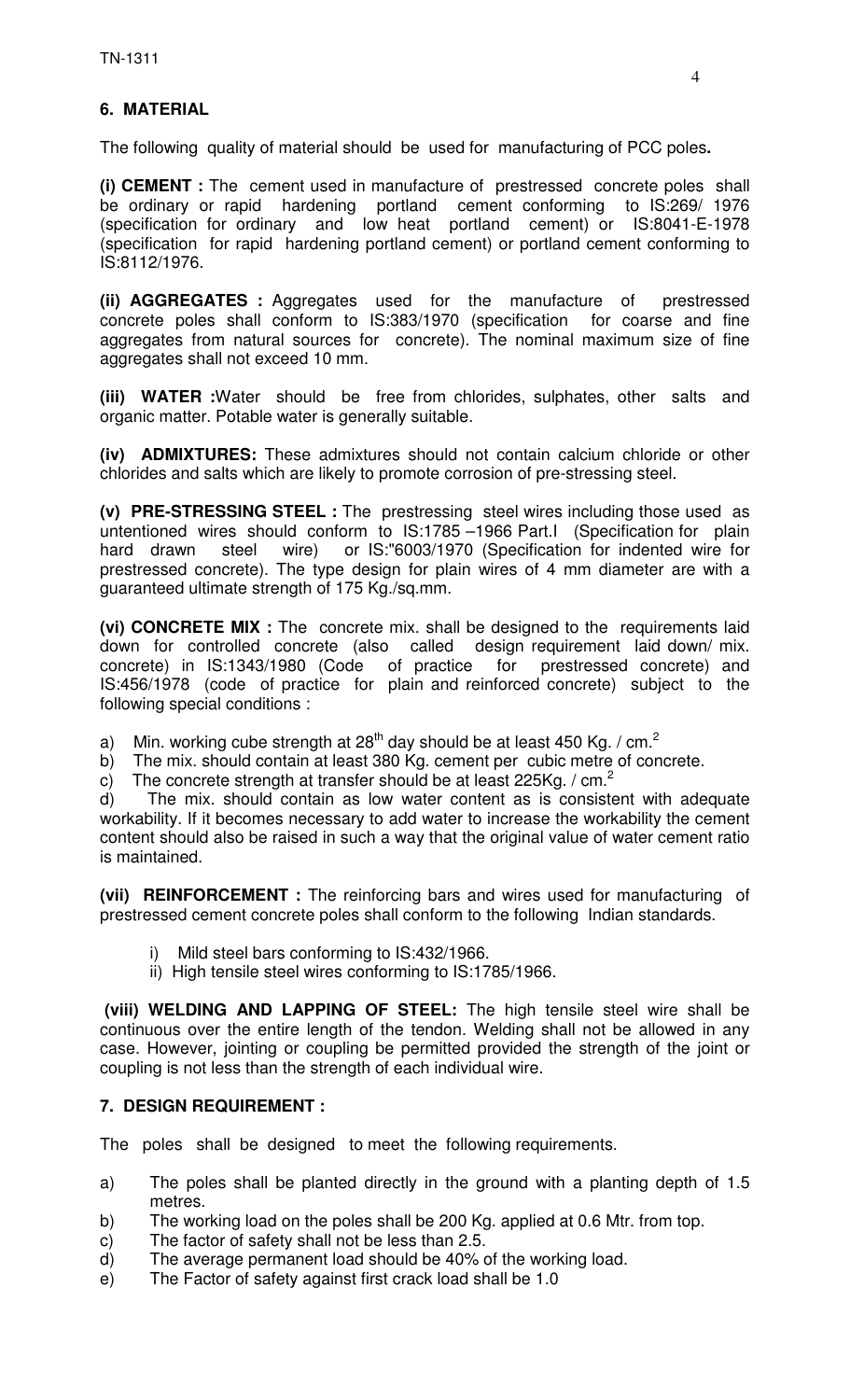- f) The ultimate moment capacity in the longitudinal direction should be at least one fourth of that in the transverse direction.
- g) The max. compressive stress in concrete at the time of transfer of presetress should not exceed 0.8 times the cube strength.
- h) The concrete strength at transfer shall not be less than half of the  $28<sup>th</sup>$  day strength ensured in the design i.e. :  $450x0.5 = 225$  KG./SQ.MM.
- i) The concrete cover measured from outside of prestressing tendon shall be 30 mm.
- j) At the design value the first crack load the modules of rupture shall not exceed 55.2 Kg. / cm for M-45 concrete.

#### **8. OPTIMUM DESIGN DIMENSIONS :**

| 300 mm                       |
|------------------------------|
| 145 mm                       |
| $114 \text{ mm}$             |
| 16 Nos. wires of 4 mm dia.   |
| JdVVNL specification TN-1311 |
|                              |

## **9. OTHER TECHNICAL REQUIREMENT :**

**A) EARTHING** : Earthing shall be provided, by having continuous length of 4 mm dia G.I.wire embeded in concrete during manufacture and the ends of G.I. wire left projected from the transverse face of the poles to a length of 100 mm at 250 mm from top and 150 mm below ground level (Planting depth to be 1.5 M) The tolerance of 25 mm shall be allowed in position of earth wire. The earth wire shall not be allowed to entangle with prestressing wires.

**B) EYE HOOKS :** The eye hooks shall be provided on the middle of transverse face of the pole as per IS: 7321/1974 at a distance of about 2.25 metre from top and about 1.8 metre from the bottom, to facilitate the handling. The eye hooks shall be of 12 mm dia MS round and shall have an internal dia of 40 mm. The tolerance of minus 5 mm and plus 20mm in internal dia of eye hooks shall be allowed. The eye hooks in question shall be securely embedded in the pole to ensure safe handling.

**C) REINFORCEMENT :** The poles offered should have 8 Nos. rings of 4 mm dia HT wires rings on top side of the pole and 8 Nos. rings of 4 mm dia HT wire rings on the bottom side of the pole thus total HT wire rings should be 16 in all or 4 Nos. of 6 mm dia MS round rings on top side and 4 Nos. of 6 mm dia MS round rings on bottom side are to be provided. The minimum inter spacing of 20 mm in case of 4 mm dia HT wire rings and 30 mm in case of 6 mm dia MS round rings is to be maintained. These rings should be complete and rectangular in shape with minimum over lapping of 20 mm. No rings are to be bunched together.

**D) HOLES :** The poles offered should have two holes of 18 mm dia on longitudinal face of pole (broad face) to fix top hamper. The top hole shall be at the distance of 60 mm from top of pole and second hole will be at 160 mm from top of pole.

#### **10. WORKMANSHIP :**

(i)All materials used in the finished PCC poles and workmanship shall be of required quality. No deviation with technical particulars required as per this tender specification shall be allowed.

(ii) Apart from the requirements regarding the design, material, process of manufacture, dimensions shape, workmanship finishing etc., acceptability of PCC poles shall be determined by the results of various tests to evaluate their properties as stipulated in the relevant IS/specification.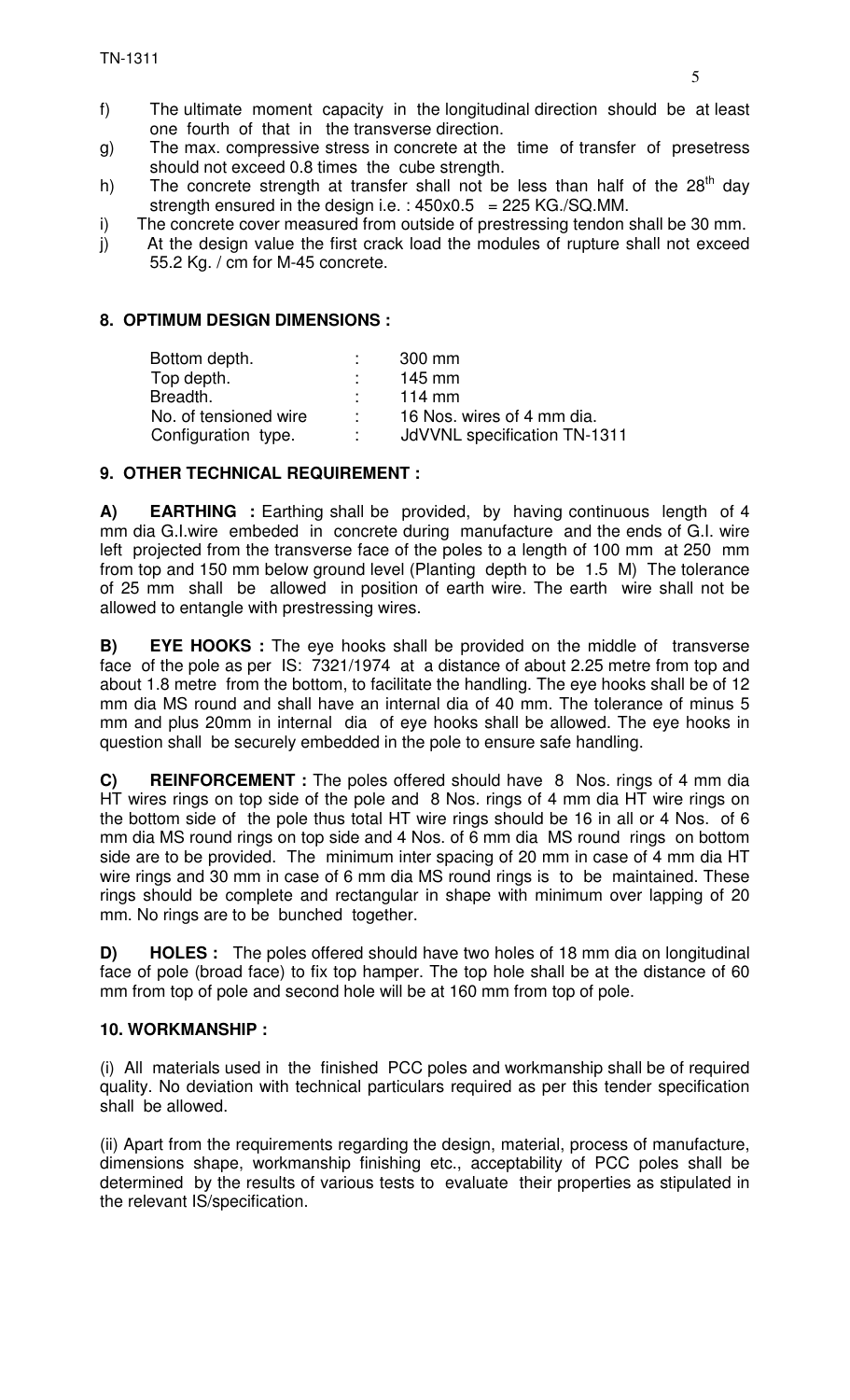# **11. DRAWINGS :**

Approved copy of drawing is enclosed herewith the Technical Specification and bidder shall manufacture / supply the material in accordance of approved drawing of JdVVNL.

## **12. MARKING :**

 (A) The poles shall be clearly & indelibly marked with the following particulars by engraving properly at a height of 3 metres from the bottom end so as to be easily readable after erection. Marking should not be painted.

- 1. S.No. of pole.
- 2. Date, month and year of manufacturing
- 3. Name/mark of manufacturer. It should be distinct and should not resemble with mark of other manufacturers and if it resembles with marking of other manufacturers then you should change your marking.
- 3. Length and working load 9.0 M / 200 Kg.
- 4. JdVVNL- TN -1311.

**(B) BLACK STRIP PAINTING:** A strip of 30-40 mm shall be painted on one side (transverse face) of the pole at a planting depth (1.5 Metre from bottom) with oil paint of black colour in such a manner that the black strip shall be visible above the ground. Poles without marking of black strip will not be accepted and considered as rejected.

## **13. INSPECTION, TESTING & CHECKING :**

The inspection and testing shall be carried out at supplier's works as per relevant ISS: GTP before dispatch in accordance with the clause No.1.27 of GCC

The supplier shall incorporate the following certificate in his offer letter which should indicate Sr. No. & total No. of poles casted on different dates, as offered for the present inspection :

a) That all the PCC poles included in the lot under the present inspection conform to the design, strength and workmanship required as per the purchase order, GTP of the specification and contract drawing under the TN-1311.

b) That none of the PCC poles offered for the present inspection was previously rejected / not considered for inspection or tested for transverse load strength by any other inspecting officer.

The supplier shall furnish the following certificates / tests results to our Inspecting Officer at the time of inspection, if desired.

a) The supplier shall furnish test results from the manufacturer to substantiate that HT steel wire of required quality was used in the manufacture of PCC poles under the present inspection.

b) The supplier shall certify that cement, prestressed steel wires, M.S. Bars, aggregates and other material had been used as per the required specifications, to manufacture the PCC Poles under the present inspection.

The supplier shall arrange the required number of PCC Poles out of the offered lots as per the sampling plan under this specification for witnessing the various tests by Inspecting Officer. The poles so tested in presence of the Inspecting Officer shall be preserved for atleast 30 days from the date of inspection for subsequent checking by any other representative for the purchaser if needed. The supplier shall intimate in writing name and address of purchaser of tested poles otherwise the PBG will not be released.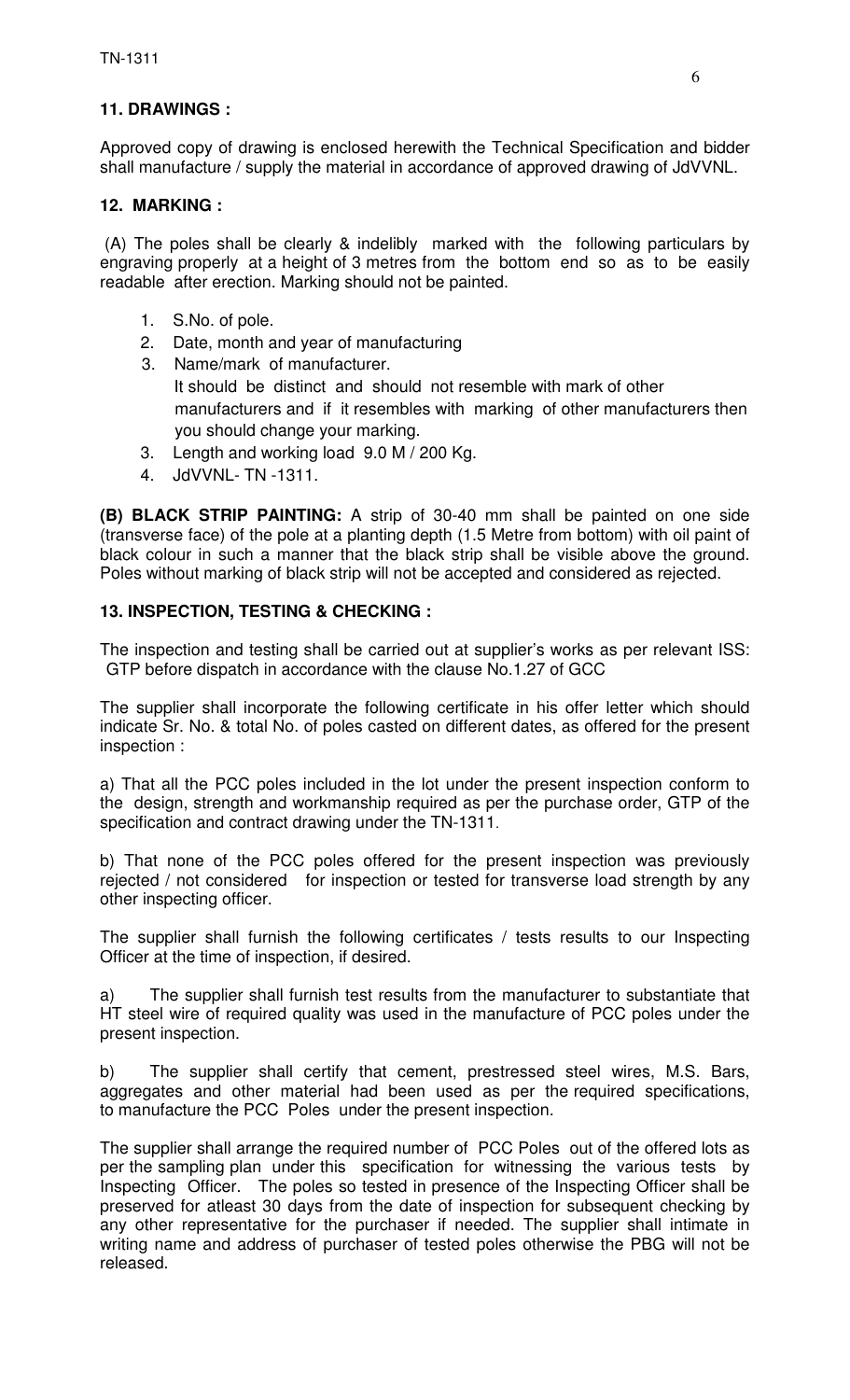The supplier shall provide the following documents to Inspecting Officer, to facilitate and authenticate the process of inspection, checking and testing.

a) One set of copies of P.O., relevant IS and specification of TN (with the latest amendment, if any)

b) Copy of approved Drawing.

c) Details of all meters/ instruments / equipments to be used in the process of checking and testing of the material along with the details for their last calibration (original) certificates of calibration indicating that calibration had been done to full range on all the scales to verify that the last calibration and sealing was got done from the manufacturer or an independent test house approved by Government within one year prior to the date of inspection.

Inspection shall not be carried out further, if the above requirements are not fulfilled satisfactorily.

#### **A. SAMPLING:**

a) In a consignment, 500 poles or a part thereof of the same overall length, same dimensions and belonging to the same batch of manufacturer shall be grouped together to constitute a lot.

For ascertaining the conformity of the materials in the lot to the requirements of the specification, samples shall be tested from each lot separately.

The number of poles to be selected from the lot shall depend on the size of the lot and shall be according to table as under:-

| Size of lot or sub-lot | Dimensional requirement | No. of poles for   |               |
|------------------------|-------------------------|--------------------|---------------|
| in numbers             | sample size             | Permissible No. of | transverse    |
| (N)                    |                         | defective samples  | strength test |
|                        |                         |                    | (n            |
|                        |                         |                    |               |
| Upto 100               |                         |                    |               |
| 101 to 200             | 15                      |                    |               |
| 201 to 300             | 20                      |                    |               |
| 301 to 500             | 30                      |                    |               |

#### **Sample size and criterion for conformity :**

The minimum size of lot which can be offered for inspection is 200 Nos. of pole except in case of last lot which may be for left out balance quantity. Lot size once offered for inspection cannot be reduced subsequently under the re-inspection, unless re-inspection charges for each lot / sub-lot out of the original lot is deposited.

b) Deviation in selection of samples may be effected by the Inspecting Officer only if he thinks that the purpose of checking / testing will be better served by such deviation.

c) The number of poles, in every lot/sub lot, which does not satisfy, the requirement of overall length, cross section and uprightness shall not exceed the corresponding number given in Col.3 of the above Table. If the number of such poles exceeds the corresponding number, supplier shall segregate the pole not confirming the requirement of specification and shall submit the remaining poles for checking. Fresh poles as per sample size indicating in Col.2 will be drawn from the remaining poles of the offered lot or sub lot and subject to similar checking. If the number of effective poles in the second sample of poles also exceeds the permissible number indicated in Col.3

then the subject lot or sub lot under inspection will be rejected without further checking. Result of all such checking shall be recorded.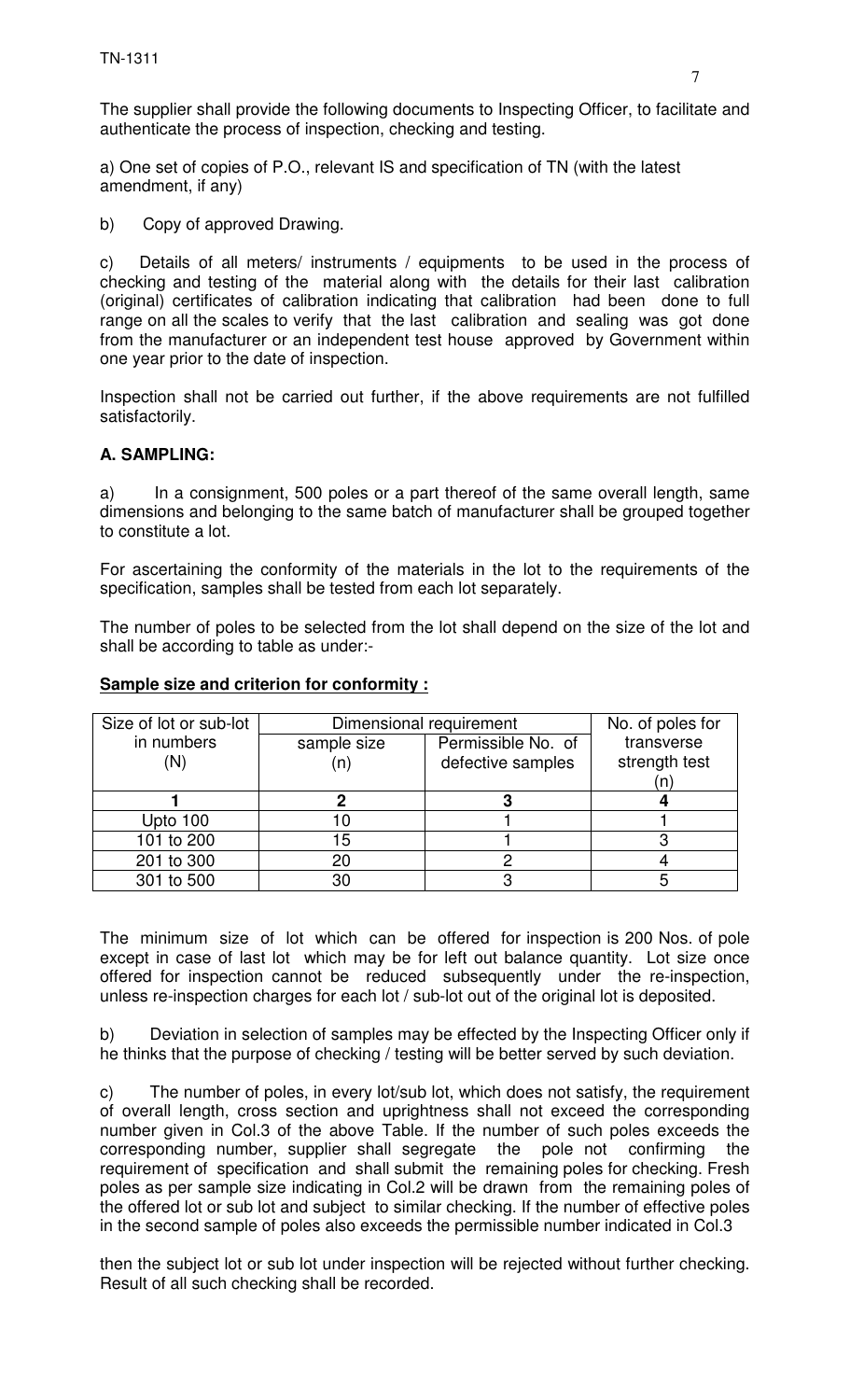d) PCC poles, in every lot/sub lot sampled for transverse load strength test shall satisfy the requirement of the test. Initially selection of sample and inspection and testing of poles will be undertaken as usual as is being done according to IS:1678/1998 and IS:2905/1989 with latest amendments. In case the samples selected satisfied the dimensional requirements and also withstand transverse load test, the lot stands cleared.

In case of one or more poles fail during transverse load test, then twice the number of originally tested shall be selected from those already selected and subjected to the tests. If these poles withstand the transverse load test the entire lot will be deemed to have passed the tests and will be cleared, but if one or more pole fails during double sampling, then leaving aside the sub-lots for which double sampling was done and where samples could not withstand transverse load test, the remaining sub-lots representing poles from which have withstood transverse load test will be accepted provided they satisfy clause No. 9.3.2 of IS:1678/1978. However, the destruction test from the sub-lots will be done by the inspecting officer on the poles on which transverse load was performed and the acceptance of these sub-lots will be on the basis of the test results observed by the inspecting officer during destruction test on the respective representative poles.

e) All the poles subject to transverse load strength test shall be reserved for at least 30 days from the date of inspection for any subsequent checking by any other representative of the purchaser, if required. These poles shall not be dispatched /supplied to the purchaser.

f) One pole from the poles subject to transverse load strength test, from every lot / sub lot, shall be destructed for following measurement/checking.

i) To measure clear thickness of concrete cover at three points one within 1.8 metre from the bottom end of the pole, the second within 0.6 meter from the top end of the pole and the third at an inter-mediate point. The mean value shall be compared with the specified value.

ii) To check Nos., size & configuration of steel reinforcement and GI earth wire.

The destructed poles shall also be preserved for at least thirty days from the date of inspection for subsequent checking by any other representative of the purchaser if required.

#### **B) INSPECTION:**

Inspection shall comprise of:

- a) Verification of offered quantity as per packing list
- b) Visual inspection for shape, workmanship and finishing of the PCC poles.
- c) Checking of dimensions as per the GTP / specification

#### **C) WITNESS OF TESTS :**

- i) On PCC poles selected for transverse load strength test as per sampling plan.
- ii) On one PCC pole from every lot/sub lot be destructed to ascertain the No., size and configuration of steel reinforcement and GI earth wire etc.

The supplier should have transverse load testing arrangements of its own.

Testing arrangement shall be preferably as specified in the relevant specification i.e. IS:1678/1978 & IS:2905/1989 (both latest amended). As per provision of Clause No.6.2.3 of IS:2905/1989 the load shall be applied at a point stipulated in the relevant IS by means of a suitable device such as a wire rope and winch placed in a direction normal to the direction of the length of the pole so that the minimum length of the straight rope under pull is not less than the length of the pole.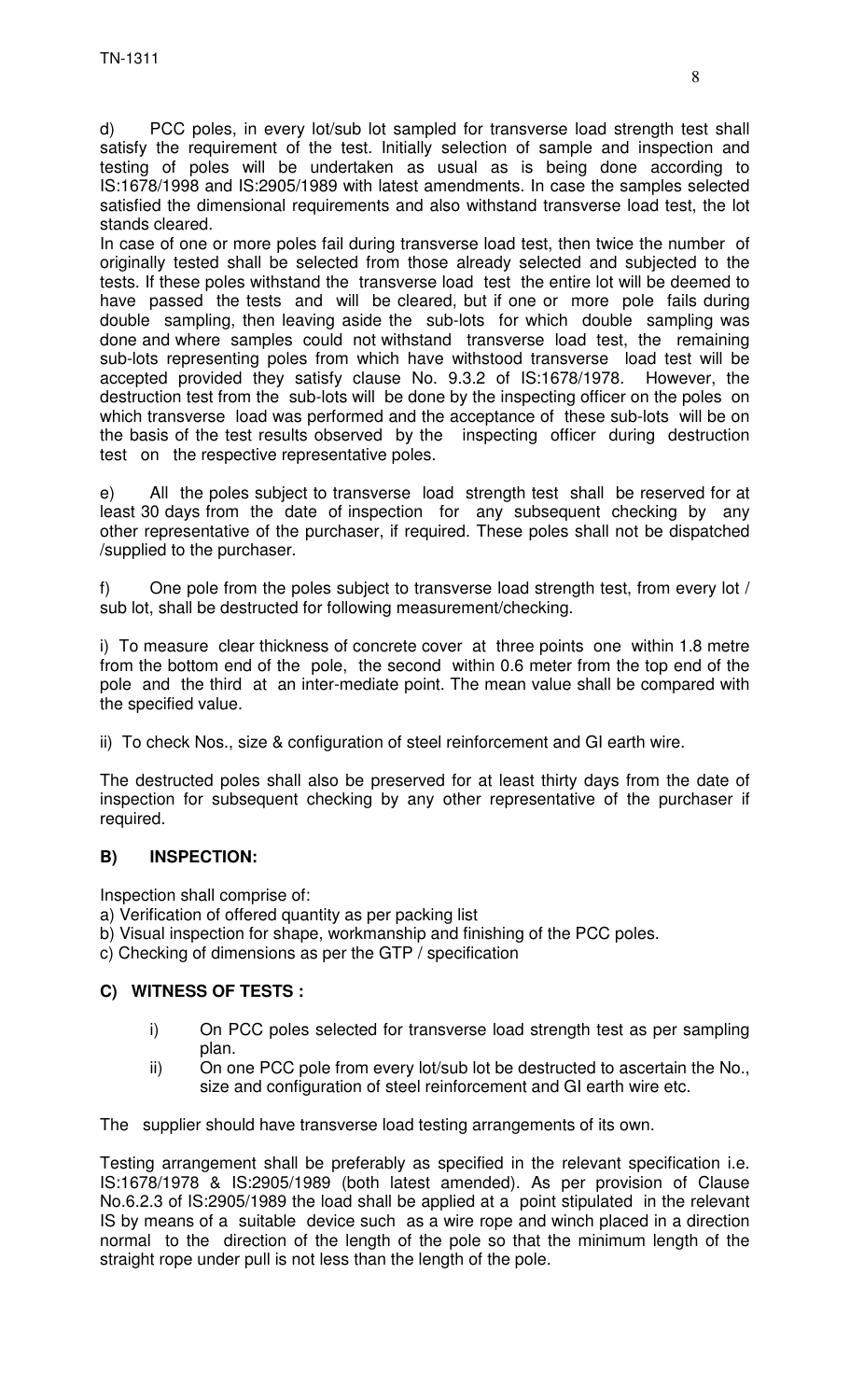As per provision of Clause No.6.2.5 "load measurement" of IS: 2905/1989. The dynamometer or any other satisfactory method of load measurement shall be calibrated at regular intervals and capable of measuring load to the accuracy of 50 N may be adopted.

 The transverse strength test on poles shall be conducted in accordance with IS 2905. A prestressed concrete pole shall be deemed not to have passed the test if cracks wider than 0.1 mm appear at a stage prior to the application of the designed transverse load at first crack and the observed ultimate transverse load is less than the designed ultimate transverse load.

# **14. TEST AT SITE :**

The purchaser reserves the right to get the material tested after receipt of inspected poles at sites/stores and claiming any compensation or rejecting the poles if not found according to specification. All charges consequent to rejection, rectification and replacement shall be borne by the supplier.

## **15. TOLERANCE :**

The following tolerances shall be allowed :

| $\vert$ i) | Over all length of PCC poles.                              |                      | $±15$ mm |
|------------|------------------------------------------------------------|----------------------|----------|
| ii)        | Top and bottom dimension. (Breadth and depth of PCC poles) |                      | $±3$ mm  |
| iii)       | Clear concrete cover over HT steel wires (Average of       |                      |          |
|            | measurements at three sections).                           |                      | $-2$ mm  |
| iv)        | Uprightness or straightness of the PCC poles.              |                      | 0.5%     |
| V)         | Internal dia of eye hook                                   | $+20$ mm and $-5$ mm |          |
| vi)        | Dia of holes                                               |                      | $±1$ mm  |
| vii)       | Diameter of HT wires as per IS: 280/1979                   |                      | ± 0.05%  |
| viii)      | Diameter of GI wire as per IS:280/1979                     |                      | ± 2.5%   |
| ix)        | Diameter of MS rod for eye hook as per 1786/1966           |                      | ±4%      |

Higher dimensions of poles shall attract no penalty / deduction as it will not be considered as deviation.

# **16. GUARANTEED TECHNICAL PARTICULARS :**

The tenderer shall furnish the guaranteed technical particulars of the PCC poles as required in the schedule-V by mentioning specific figures therein. Any item of the GTP left unfilled or simply written as per ISS etc. shall be considered as incomplete GTP and such tender is liable to be rejected.

#### **17. TRANPORTATION ARRANGEMENTS :**

The tenderer must furnish the location of the factory and road distances from their factory site to various destinations (sub-divisional headquarters of JdVVNL) through shortest route.

The tenderers should also furnish the particulars of transportation vehicles owned by them. The tenderers who also undertake the guarantee for transportation of minimum poles daily upto consignees head quarters within stipulated delivery period shall be preferred in deciding the quantities to be ordered.

**Transportation charges shall be furnished in the following manner :-**

| S.N | <b>Particulars</b>               | Charges in |
|-----|----------------------------------|------------|
|     |                                  | Rs.        |
|     | Minimum fixed charges per pole   | 57.00      |
|     | Running charges per pole per Km. |            |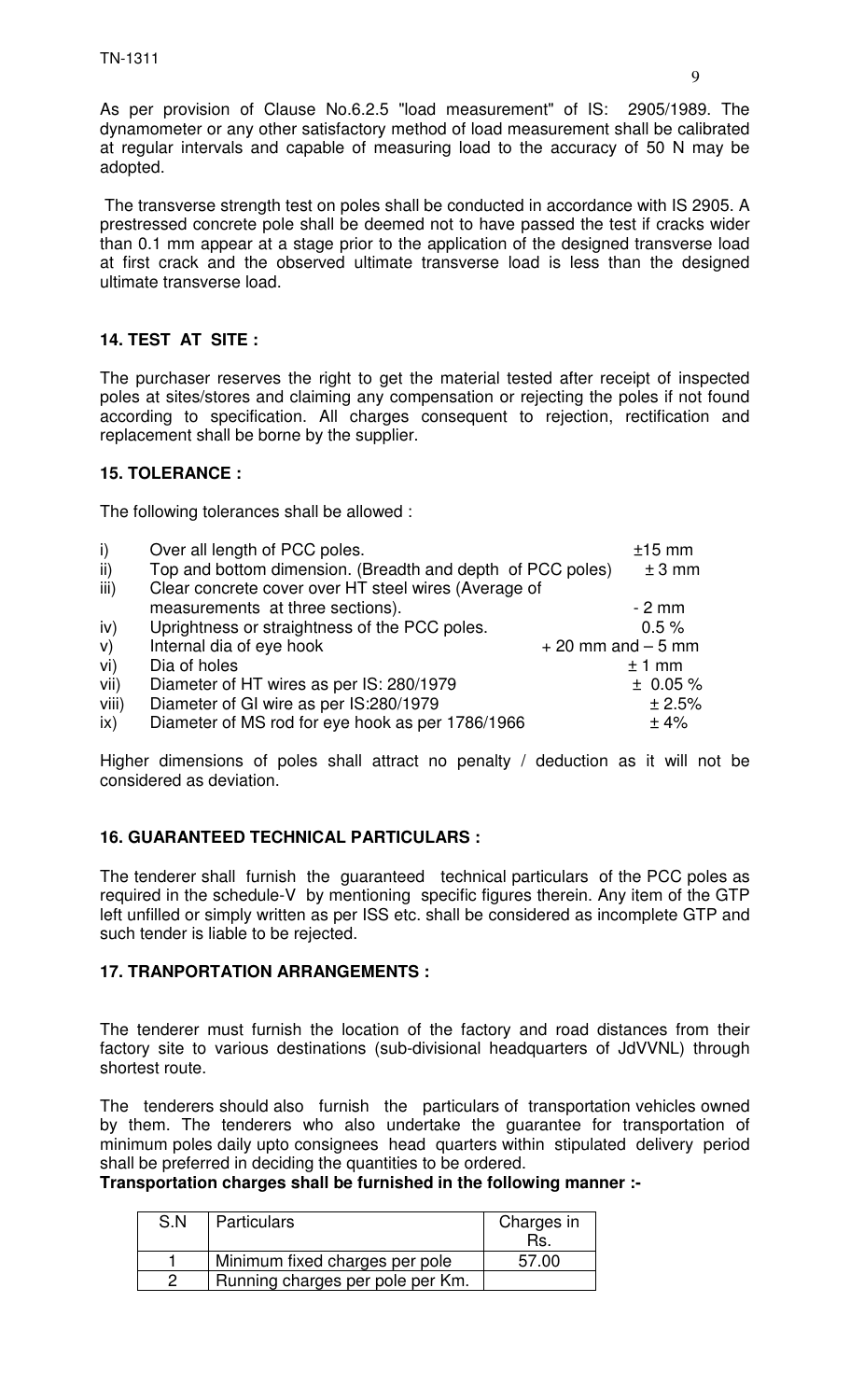|        | 0-25 Km      | 0.62 |
|--------|--------------|------|
| (ii)   | 26-50 Km     | 1.25 |
| (iii)  | 51-100 Km    | 1.40 |
| (iv)   | 101-150 Km   | 1.55 |
| (v)    | 151-200 Km   | 1.55 |
| (vi)   | 201-250 Kim  | 1.30 |
| (vii)  | 251 - 350 Km | 1.30 |
| (viii) | 351 & above  | 1.30 |

The transportation rates are FIRM in all respect and are inclusive of unloading charges.

The transportation charges to the firms, situated outside the periphery of Nigam, shall be payable from the nearest firm's works situated inside the periphery of respective Discom or from their own works whichever is lower.

#### **18. CRITERIA FOR ACCEPTANCE:**

The inspected PCC poles should be strictly in accordance to the GTP of the specification otherwise the material shall be treated as rejected and shall not be accepted. However, the poles with some minor deviations may be accepted with deductions as per rates prescribed and in force.

Higher dimensions of poles shall not attract any penalty / deduction, as it will not be considered as deviation.

#### **19. PRICES & PRICE VARIATION FORMULA**

The prices shall be quoted on F.O.R. basis in the manner detailed in schedule of Price (Schedule-IV / BOQ) indicating details of ex-works price, Excise Duty, Sales tax/VAT, etc. The quoted prices shall be variable as per Price Variation formula given as under without any ceiling with base date **01.01.2017**.

The prices quoted shall be variable without any ceiling. The price variation shall be claimed as per **Price Variation Formula given in the Schedule-II** and shall be governed as per clause 1.10 of Instructions to bidders (Section-I) .

The purchaser shall however not bear any extra financial liability on account of supplier delaying the supplies beyond committed / stipulated delivery schedule.

#### **20. PAYMENTS**

Payment shall be made against the receipt challans duly verified from the consignee in accordance with the clause No. 1.42 of GCC.

#### **21. QUANTITY TOLERANCE**

A quantity tolerance  $\pm 2$ % plus minus two percent) shall be allowed on ordered quantity for completion of supply.

#### **22. DELAY IN DELIVERY & DELAY IN DESPATCH**

The delay in delivery and dispatch shall be governed by the provisions of clause No. 1.24 of the GENERAL CONDITIONS OF CONTRACT (Section-II) "

#### **23. PRICE FALL CLAUSE:**

If lower rates are received / finalized in subsequent tender for this item then price fall clause shall be applicable as per clause 1.60 of the GCC.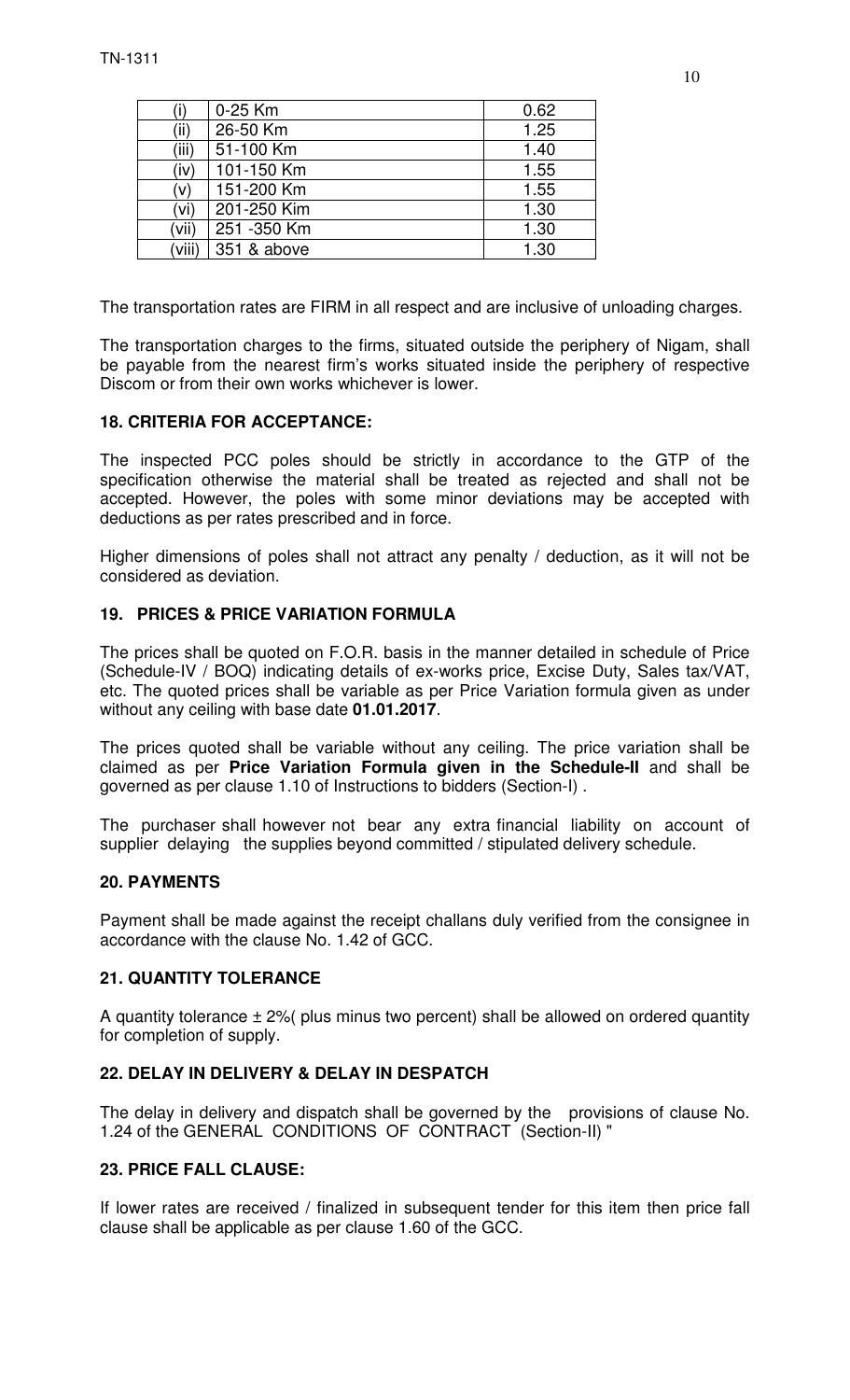#### **SCHEDULE-I**

#### **SCHEDULE OF REQUIREMENT OF 9.0 Meter LONG 200 KG. PCC POLES AGAINST TN-1311 .**

| S.No. | Item                                                                                                                                                                                                                                                                                                   | Provisional<br>gty. in Nos. | Remarks |
|-------|--------------------------------------------------------------------------------------------------------------------------------------------------------------------------------------------------------------------------------------------------------------------------------------------------------|-----------------------------|---------|
|       | Rectangular shaped solid PCC Poles<br>conforming to REC spec. No. 24/1983<br>amended upto 1987 & there-after and ISS<br>2905/1989 latest amended) & as per<br>requirement of section-III of this spec. in<br>overall length of 9.0 M poles having working<br>load of 200 KG. with factor of safety 2.5 | 3,04,229                    |         |
|       | Total                                                                                                                                                                                                                                                                                                  | 3,04,229                    |         |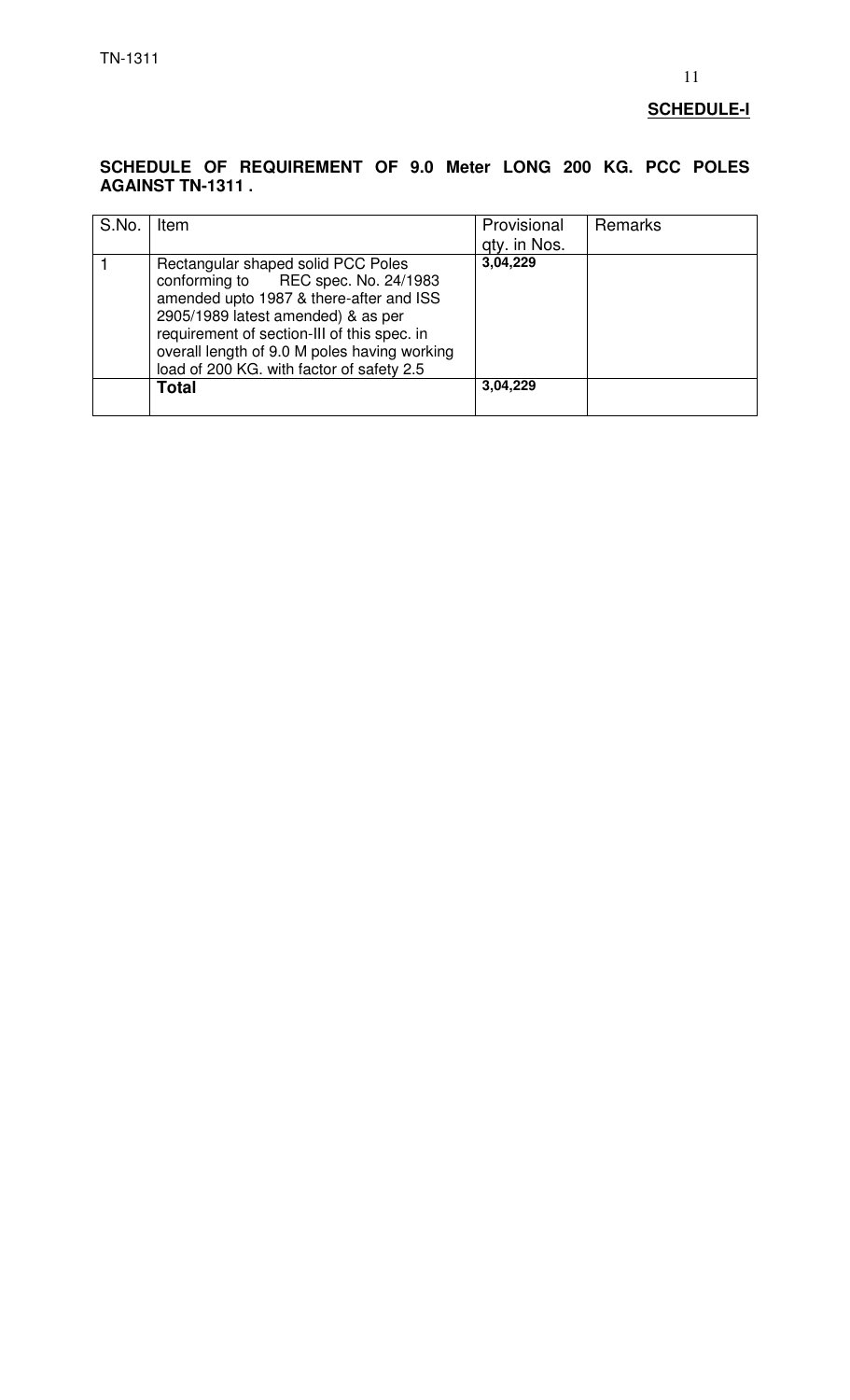## **PRICE VARIATION FORMULA**

The prices quoted shall be variable without any ceiling. The price variation shall be claimed as per **Price Variation Formula given in the specification** and shall be governed as per clause 1.10 of Instructions to bidders (Section-I) .

(a) The prices quoted shall be variable as per price variation formula without any ceiling. The price variation is allowable only for variation in the prices of High Carbon wire rod. The quoted price of poles should be based on the price of 5.5 mm high carbon wire rod having carbon content 0.76 %, as published by M/s Rashtriya Ispat Nigam Ltd (Govt. of India Undertaking) Ex-stock yard Jaipur. The base date will be **01.01.2017.**

The price variation per pole on account of variation in the prices of High Carbon wire rod is allowable as per following formula.

For every increase/decrease of Rs.50/- per MT in the average price of H/C wire rod the rate shall increase/decrease by Rs.0.71 per pole. This price variation shall be paid extra on account of HC wire rod only. The minimum unit of Rs.50/- per MT for increase/decrease of HC wire Rod shall be taken into account for allowing price variation. There is no ceiling on price variation.

The applicable price for claiming price variation on account of change in the price of HC wire rod shall be the price prevailing on the first day of calendar month, one month prior to the date of delivery of the particular lot.

( b) The date of delivery(i.e. date of readiness of material) and variable price shall be worked out in accordance to clause 1.10 of Instructions to bidders (Section-I) .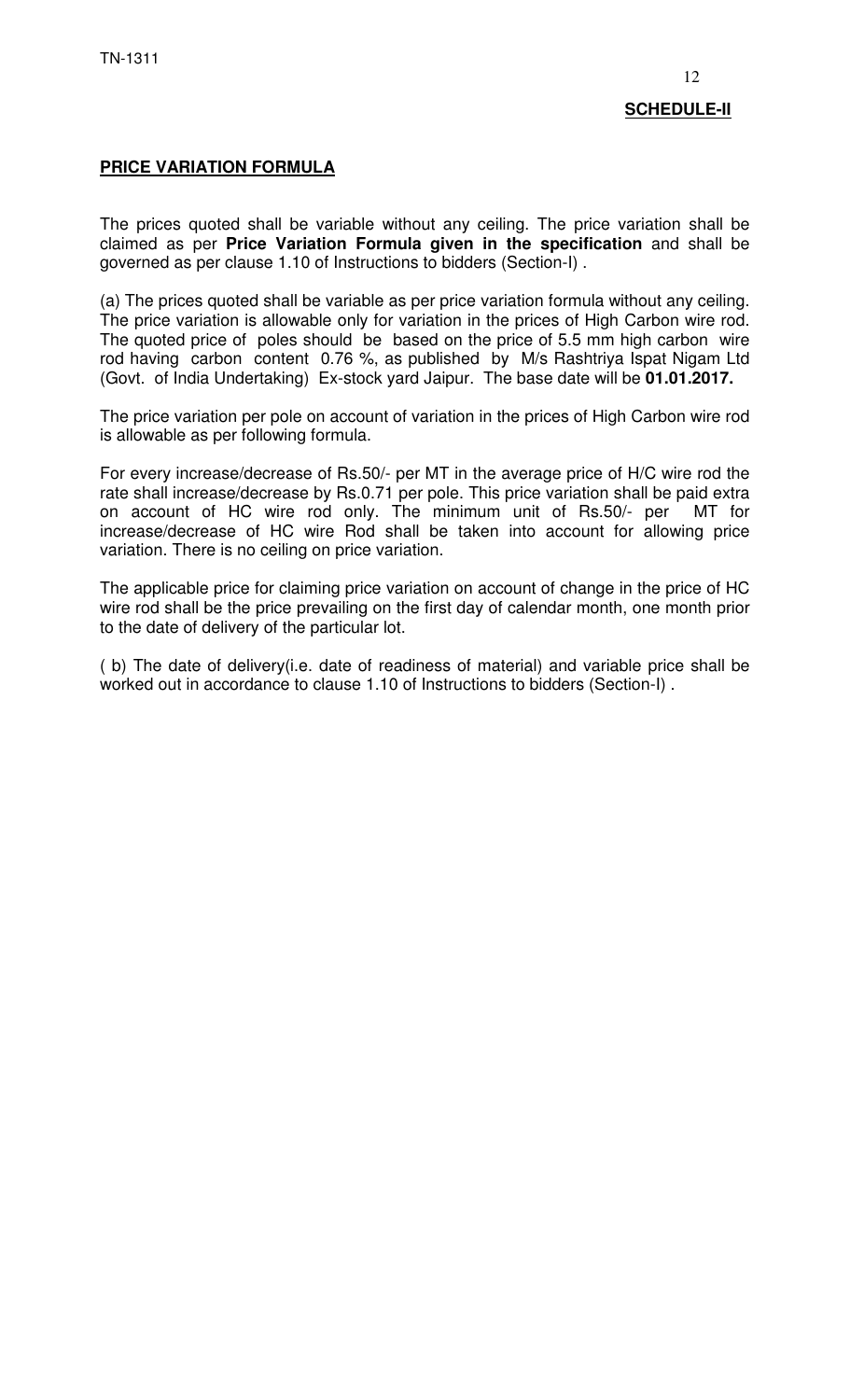# **DETAILS OF APPLICABLE STANDARDS/SPECIFICATION/MANUALS :**

The pole shall comply with the relevant provisions made in the following Indian Standards Specification (now BIS) with latest amendments / REC specifications.

|                | REC manual No.13/1977<br>(part-I)                              | Manual on manufacturing of solid poles part-<br>I design aspects.                                                            |
|----------------|----------------------------------------------------------------|------------------------------------------------------------------------------------------------------------------------------|
| $\mathcal{P}$  | REC manual No.13/1977 (Part.II)                                | Manual on manufacturing of solid PCC poles<br>part.II manufacturing aspects.                                                 |
| 3              | REC specification No.15/1979<br>amended upto 1983 & thereafter | Prestressed cement<br>poles<br>concrete<br>(FOS/2.5) for 11 KV and LT lines.                                                 |
| $\overline{4}$ | IS:1678/1978 (Latest amended)                                  | Specification for PCC poles for overhead<br>power traction & telecommunication lines.                                        |
| 5              | IS:2905/1989 (Latest amended)                                  | Method of test for PCC poles for overhead<br>power and telecommunication lines.                                              |
| 6              | IS:7321/1974 (Latest amended)                                  | Code of practice for selection handling and<br>erection of concrete poles for overhead<br>power and telecommunication lines. |
| 7              | IS:1343/1980(Latest amended)                                   | Code of practice for prestressed concrete                                                                                    |
| 8              | IS: 456/1978 (Latest amended)                                  | Code of practice for plain and reinforced<br>concrete                                                                        |
| 9              | IS: 1785(Latest amended)                                       | For HT steel wires for prestressed concrete                                                                                  |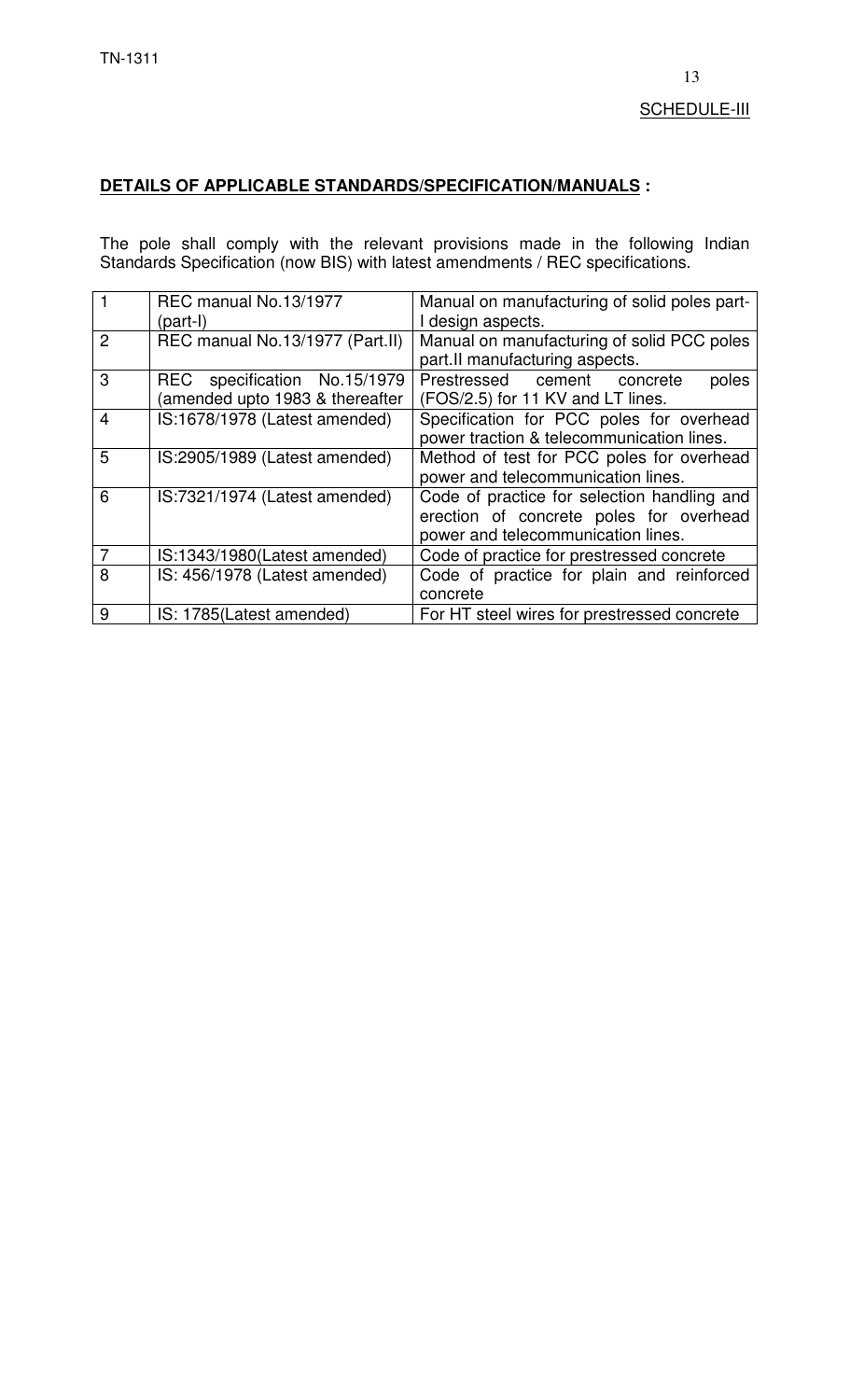#### **PRE QUALIFICATION REQUIREMENT (PQR)**

The bidder should fulfill following qualification requirements for successful participating in the tender. The bids without relevant documentary evidence in support of each qualifying requirement shall be considered non responsive & rejected.

## **1. STATUS OF BIDDER**

- a) The bidder should be manufacturer of offered items (PCC poles). The offers from sole selling agent / authorized dealers shall not be entertained.
- b) **Old / new suppliers**:- Any bidder located within or outside the state of Rajasthan has participated for the first time in a particular Discom and meeting minimum qualification requirement has supplied the 8.0M /200Kg PCC pole / 9.0M /200Kg PCC pole (tendered material) / or of higher rating in other licensed power utility shall be treated as an old supplier. Rajasthan based firms although supplied in past but not meeting minimum quantity supplied criterion including altogether new units which have not supplied any quantity but having adequate & required manufacturing and testing facility and technical know-how of the tendered material shall be considered as new firms and would be eligible for trial order only. In case of supply made to the licensed power utility outside India, the C.A. certificate furnished by firm shall be considered.

## **2. PAST SUPPLY AND PERFORMANCE CRITERIA**

The bidder shall meet both past supply and performance criteria as detailed below for opening of tenders.

- a) The bidder is required to quote for minimum 2% of tendered quantity, failing which the offer may be considered non responsive.
- b) The bidder should have designed, manufactured / fabricated, tested and supplied to utility / Discoms / Govt. Departments at least 2xQQ (QQ being the quoted quantity) of similar item / higher rating of tendered material / equipment in last three financial years (for quantity verification C.A. Certificate should be furnished) from the date of opening of techno-commercial bid. Material supplied under Turnkey Project shall be considered for qualifying requirement if bidder either furnishes a certificate of the Discoms / Utility that same material/equipment has been supplied to them or furnishes proof of supply i.e. receipted challans of the material / equipment supplied to Discoms / Utility.
- Note: Requirement of quantity manufactured, minimum quantity to be offered and amount of Bank Guarantee to be furnished in absence of test certificate shall be reduced to 25% for Rajasthan based units.
- c) The bidder shall furnish documentary evidence in the form of certificate from C.A. in the prescribed proforma only. This prescribed proforma should be either in original or copy duly attested by the Notary. The bidder shall also sign and affix seal on the prescribed format C.A. Certificate. The certificate should have membership number with the name and address of the chartered accountant. Certificate should clearly indicate the quantity supplied, period of supply in the format prescribed. Any deviation to format or information diverted format will not be considered and rejected.

Note:-The material supplied and accepted for same/higher rating for Turnkey projects to a licensed power utility/Govt. shall be considered for the purpose of evaluating criteria. The certificate given by C.A. shall indicate above quantity separately.

#### **3. PERFORMANCE CRITERIA**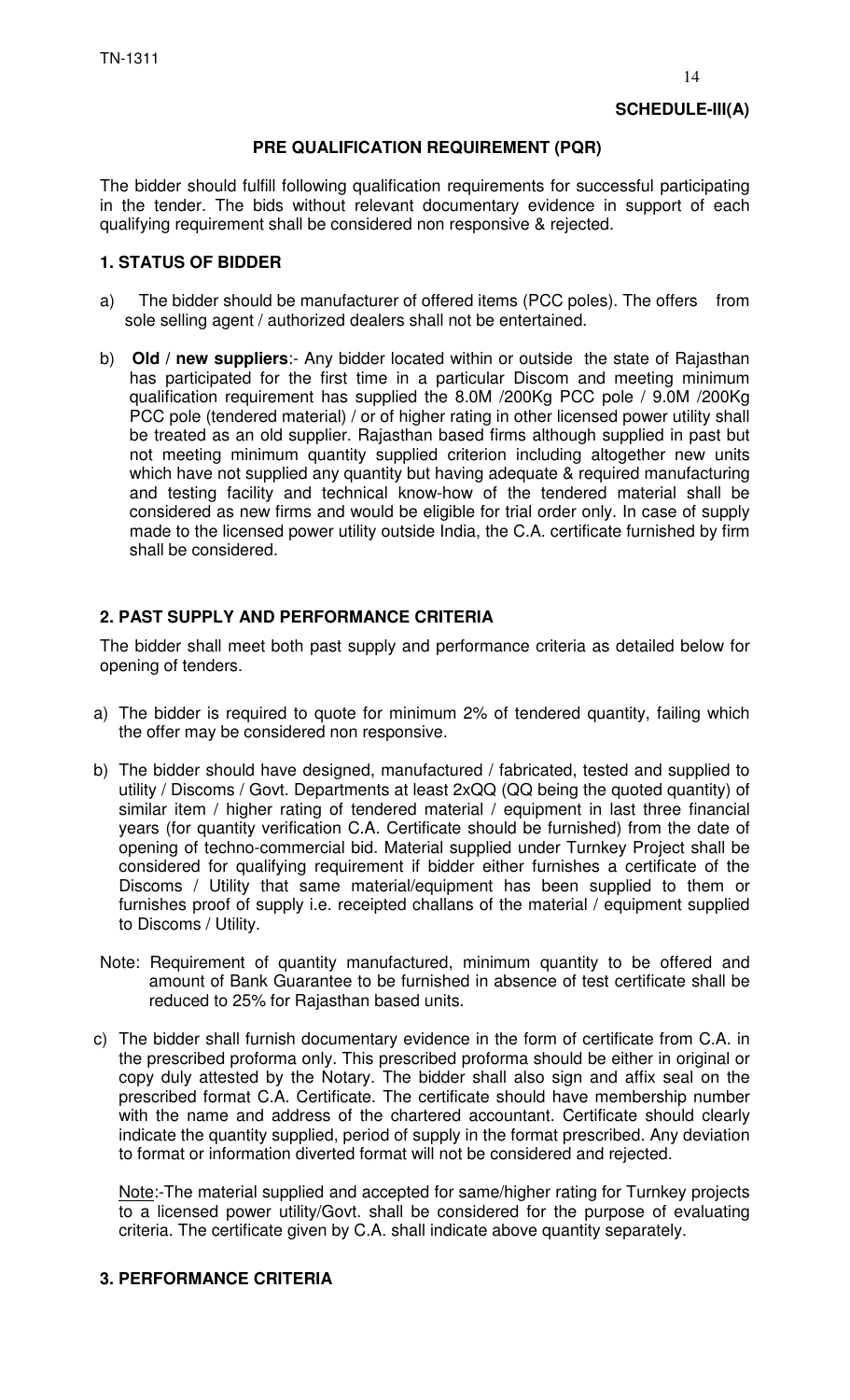- a. If a bidder has supplied up to 50% of ordered quantity in previous tender up to date of opening of subsequent tender and scheduled delivery period expired, the bid of such bidder will not be opened in the Discom for that item.
- b. However, if the supplies have been completed for a quantity more than 50% but not completed up to date of opening of subsequent tender and scheduled delivery period expired, then quantity equal to the quantity pending in previous tender for that item shall be reduced from the subsequent tender quantity to be allocated to the bidder.

## **4. POOR RECORD OF PERFORMANCE AND DELIVERY**

The bidders who have been black listed in any of the State Discom or with whom business relations have been severed in Jodhpur Discom shall not be considered. Severment of business relations will be done in case of following circumstances for the period and with the recovery mentioned against each:

|                         | When vendor does not accept Forfeiture of EMD/cancellation of vendor            |
|-------------------------|---------------------------------------------------------------------------------|
|                         | order awarded on its accepted registration to recover amount of EMD             |
|                         | prices and terms and conditions alongwith severment of business relations       |
|                         | and does not comply with for three years from the date of issue of              |
| contractual formalities | order.                                                                          |
|                         | When vendor complies with Levy of maximum recovery on account of                |
|                         | contractual formalities but does not delay in delivery along with severement of |
| commence supplies       | relation for a period of two years from the                                     |
|                         | date of issue of order or in next two tenders                                   |
|                         | whichever is later along with forfeiture of                                     |
|                         | EMD/cancellation of vendor registration.                                        |

#### **5. (A) BLACK LISTING**

After having given Show Cause Notice of 30 days, and having established & cogent reasons for blacklisting of the firm as given below, the firm should immediately be blacklisted for a period of 5 years indicating reasons of doing so, in the letter itself, and a copy of such blacklisting should be given to the firm, with the approval of CLPC:-

(i) There are sufficient and strong reasons to believe that the supplier or his employee has been guilty of malpractices such as manhandling/misbehavior with Government official by supplier or his partner/employee, bribery, corruption or abatement of such a offence in a position where he could corrupt Nigam's official, fraud, vitiating fair tender process including substitution of or interpolation in tender, mis-representation, pilfer-aging or unauthorized use or disposal of Nigam's material issued for specific work etc.

(ii) Where a supplier or his partner or his representative has been convicted by a court of Law for offences involving moral turpitude in relation to the business dealing or where security considerations including suspected disloyalty to the Nigam/state so warrant the blacklisting.

(iii) If the State Bureau of Investigation or any other authorized investigating agency recommends for blacklisting after completing the investigation.

Note:- 1 If a supplier after having tendered for a supply or after negotiations gives application voluntarily vitiating the fair tendering process, it shall also tantamount to malpractice.

Note:- 2 A register containing the reasons for blacklisting the supplier as also the names of all the partner of the suppliers and the allied concerns coming within the effective influence of the blacklisted supplier will be maintained.

Note:- 3 A register of black listed supplier will be maintained which will not only include suppliers enlisted with the Enlisting Authority but also black listed suppliers in Nigam.

Note:- 4 A Black listed supplier (i) shall not be entitled for registration in any of the Discom (ii) shall not be awarded any supply order in future in any Discom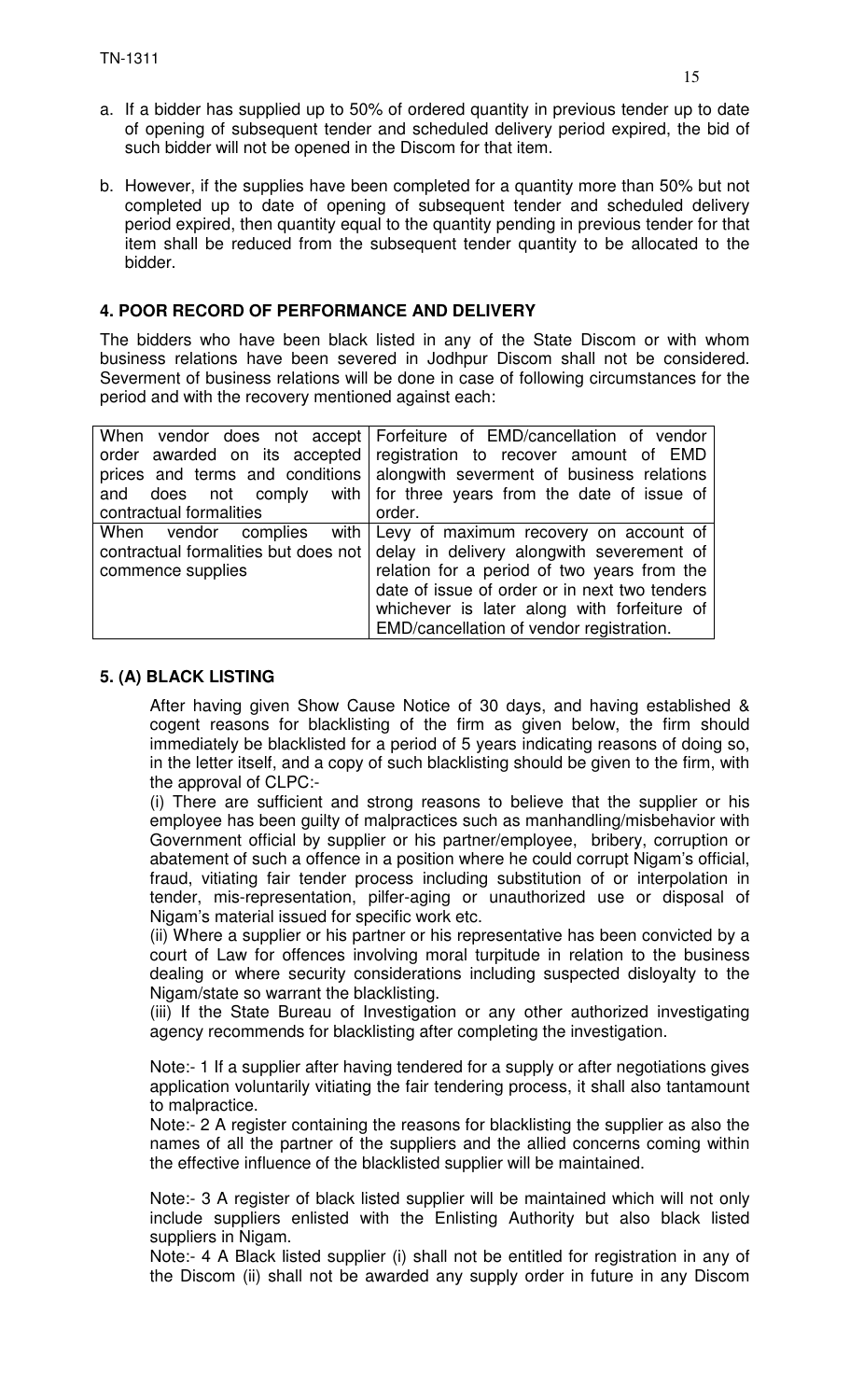during the notified period.(iii) his registration if any shall stand cancelled immediately and his registration security /EMD/S.D. shall stand forfeited. (iv) In case of blacklisting of the firm by any one of Discom for the cogent prescribed reason(s) as stipulated above, the same shall be applicable to all the three Discoms and as a consequence of blacklisting, all the pending orders to that firm, will be cancelled in all three (3) Discoms with immediate effect. However in respect of completed / executed contract G.P. obligations as well as other liabilities shall be fulfilled by the supplier.

## **(B) SEVERMENT OF BUSINESS RELATION:**

(a) After having given Show Cause Notice of 30 days, and having established & cogent reasons for Severment of business relation as given below, the firm should immediately be severed the business relations for a period of 2 to 3 years indicating reasons of doing so, in the letter itself, and a copy of such severment should be given to the firm, with the approval of CLPC:-

(i) The supplier continuously refuses to pay Nigam dues without showing adequate reasons and where the purchasing authority is satisfied that no reasonable dispute attracting reference to Settlement Committee or Court of Law exists for the supplier's action of non-supply.

(ii) When vendor does not accept LOA / detailed purchase order awarded on its accepted prices and terms & conditions or does not comply with the contractual formalities.

(iii) When vendor / supplier who otherwise completed contractual formalities but does not commence supplies on the date of opening of technical bid of the fresh tender / completion of schedule delivery period whichever is later.

**Note-1**-In case supplier does not deposit outstanding dues towards Nigam, even after completion of severment period, the period of severment will continue.

**2.** Severment done purely / mainly on account of non-deposition of dues against the supplier / vendor / contractor could be lifted by CLPC, if the dues are deposited prior to the expiry of such severment period.

3. Severment done by one Discom for non-supply of material and / or corresponding non-recovery of dues will not be effective in other Discoms except in respect of common purchase cases of three Discom.

4. On severment of business, the EMD / SD / vendor registration security will be forfeited.

5. The orders in execution satisfactorily will not be cancelled other than the order on which severment have been done.

# **(C) DEBARMENT**

Reasons on which Debarment can be made:-

(i) The competent authority may debar the supplier on account of his performance or other disabilities, if it is no longer considered fit to remain under vendor registration as per his obligation under vendor registration.

(ii) If at any subsequent stage of inspection of firms after award of contract, it is found that firm does not have sufficient tech. staff or required/necessary technical equipments, the purchasing authority can debar the firm for one year or next tenders whichever is later. The debarment will be lifted only on re-inspection of firm's works; the defects noticed earlier are fully rectified to the satisfaction of Nigam**.** 

(iii) When contract agreement executed and supplies commenced but could supply only up to 50% of ordered quantity and scheduled delivery period expired, then the firm can be debarred for one year or next tender whichever is later in that Discom only for that particular item / rating / capacity / size etc.

(iv) The suppliers who have been awarded contract for supply of material is not adhering to the periodic delivery schedule, the contract awarding authority reserve the right to terminate the contract and may debar the firm in participating in tender for a period of 2 to 3 years.

Note:-1. On debarment, the EMD / SD / Vendor Registration security shall be forfeited.

Note:-. 2. If the firm is debarred in one Discom for any reasons then the same should not be applicable in other Discom subject to exception that in case of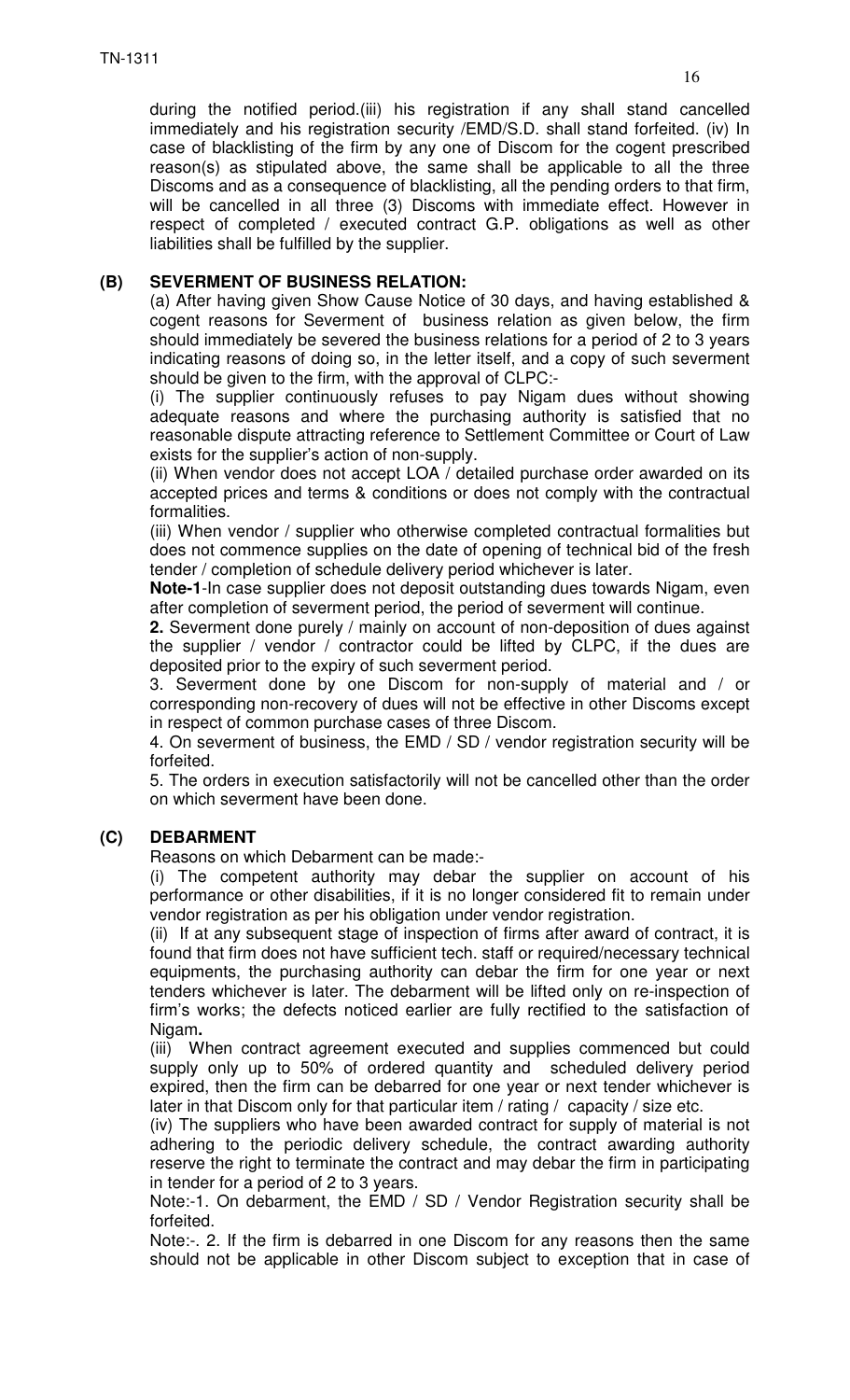## **6.0 APPEALS AND APPLICATIONS:-**

Appeal against the order of blacklisting, severment and debarment can be filed before BOD within a period of 3 months from the date of intimation. The letter of appeal will be addressed to the order placing authority. Who will process the case for placing the matter in B.O.D. with in a period 60 days. The BOD may reduce or waive the penalty, if sufficient reasons / supporting documents are furnished by the supplier.

#### **GENERAL CONDITIONS : - (ALL CONDITIONS BE DULY SIGNED & SEALED)**

- I) The bidder shall clearly indicate the deviations such as `Technical Deviation & Commercial Deviations' in the prescribed proforma only. The deviations indicated elsewhere in the bid shall not be accepted.
- II) The bidder must clearly fill up each and every particular of guaranteed technical particulars annexed with Technical Specifications otherwise he will be responsible for Technical Non-responsiveness.
- III) All documents required in the prescribed format are to be furnished along with the bid itself only except an attested copy of BIS license (wherever it is required), failing which the bid will be summarily rejected.
- IV) However, a copy of BIS License may be submitted by the bidder up to the official working hours of one working day prior to the schedule / notified date of opening of price bid.

Signature of bidder With stamp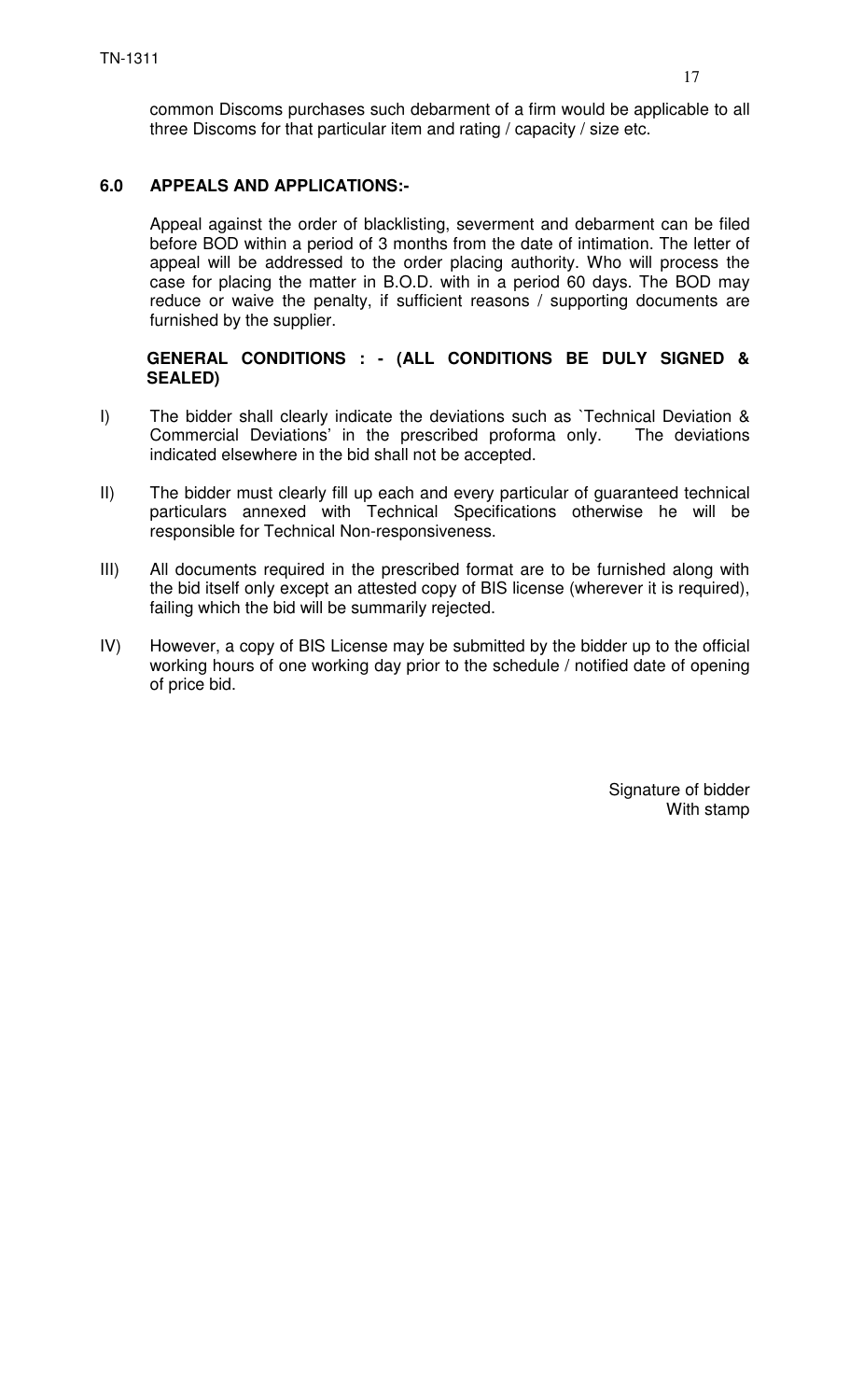## Must be filled in by the tenderer and attach with technical bid (Part-I)

To,

The Superintending Engineer(MM & C) Jodhpur Vidyut Vitran Nigam Limited, **Jodhpur** 

Dear Sir,

With reference to your invitation to tender against specification No. JdVVNL / SE / MM&C / XEN-III / TN-1311, we agree to supply the following quantity.

| S.No. | Particulars of item                                                                                                                                                                                                                                                                                                     | Tendered<br>quantity | Qty.<br>offered | Justification of<br>quantity<br>offered as per<br>qualifying<br>requirement. | Remarks |
|-------|-------------------------------------------------------------------------------------------------------------------------------------------------------------------------------------------------------------------------------------------------------------------------------------------------------------------------|----------------------|-----------------|------------------------------------------------------------------------------|---------|
|       | 2                                                                                                                                                                                                                                                                                                                       | 3                    | 4               | 5                                                                            | 6       |
|       | Rectangular shaped solid<br>PCC Poles conforming to<br>REC spec. No. 24/1983<br>amended upto 1987 &<br>there-after and ISS<br>2905/1989 latest<br>amended) & as per<br>requirement of section-III<br>of this spec. in overall<br>length of 9 M. poles<br>having working load of<br>200 KG. with factor of<br>safety 2.5 | 304229               |                 |                                                                              |         |

- 1. The offer is valid for a period of 120 days from the next date of opening of Techno Commercial Bid of the tender.
- 2. The prices are variable with the base date **01.01.2017** as per price variation formula given at schedule -II
- 3. It is noted that the quantities as mentioned in the specification are approximate and we agree to supply any quantity as per your order.
- 4. The delivery shall strictly be in accordance with delivery clause. In case we fail to deliver the material, we are liable to pay recovery for delay in delivery as per clause No. 1.24 of this Section-II of this specification. The material shall conform to your specification No. JdVVNL / SE / MM&C / XEN-III / TN-1311 and as per relevant ISS in all respect.
- 5. We confirm that we agree to all the terms and conditions as well as the technical stipulations of your specification No. JdVVNL / SE / MM&C / XEN-III / TN-1311 and there are no deviations other than as specified in the Schedule-VI (A&B).

Signature of tenderer With stamp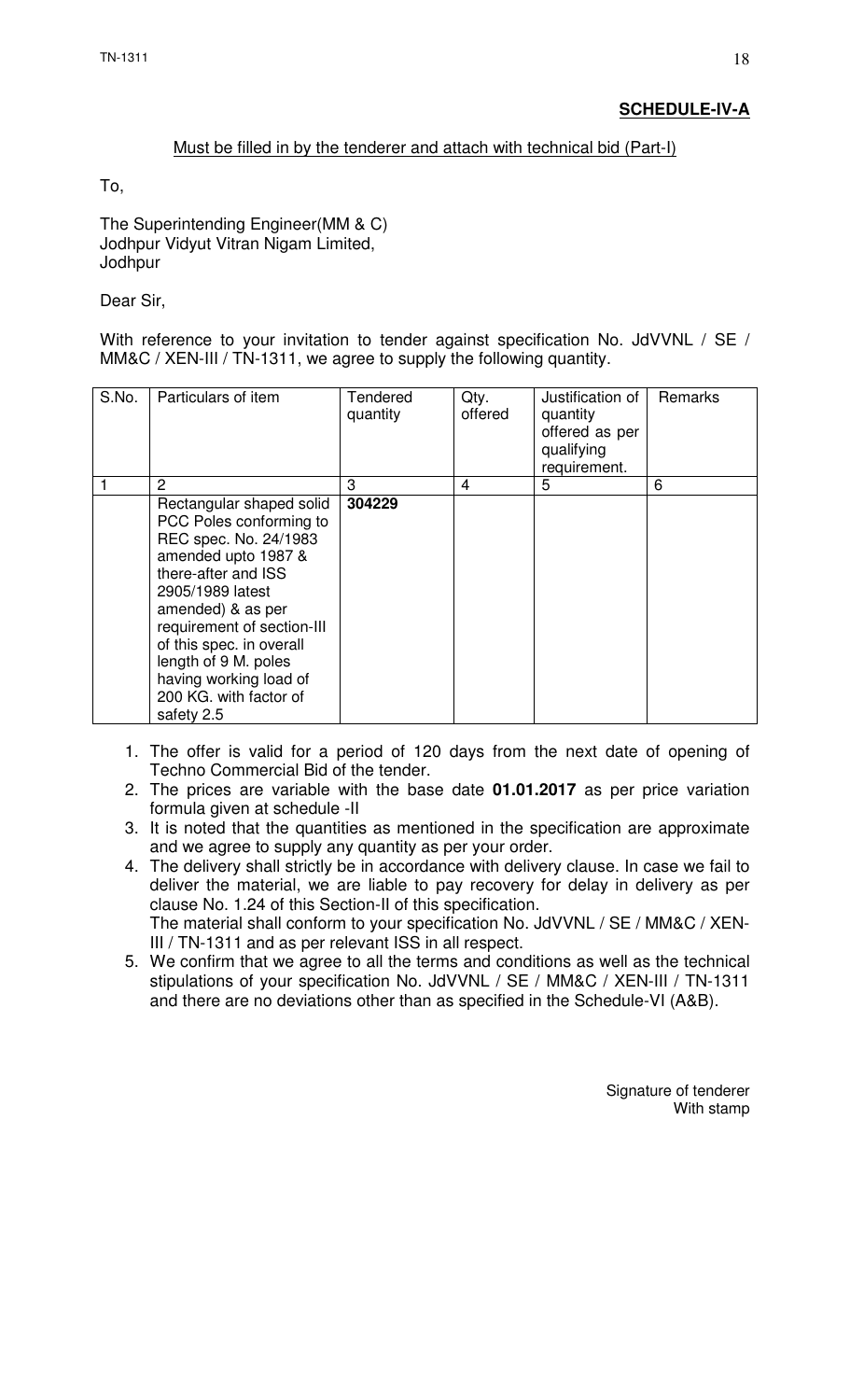#### **SCHEDULE-V**

#### **GUARANTEED TECHNICAL AND OTHER PARTICULARS OF 9.0 METRE PCC POLES HAVING WORKING LOAD 200 KG WITH FACTOR OF SAFETY 2.5 UNDER TN-1311.**

| MANUFACTURER'S NAME<br>1<br>$\overline{2}$<br><b>OFFICE ADDRESS</b><br>$\overline{3}$<br><b>WORKS ADDRESS</b><br><b>WHICH</b><br>STANDARDS TO<br><b>THE</b><br>As per specification<br>4<br>MATERIAL SHALL CONFORM<br>5<br>OVER ALL LENGTH<br>9.0 meter<br>$\overline{6}$<br>PLANTING DEPTH<br>1.5 meter<br>$\overline{7}$<br>TOP DIMENSIONS IN MM<br>145 x114 mm<br><b>BOTTOM DIMENSIONS IN MM</b><br>8<br>300 x114 mm<br>$\overline{9}$<br><b>APPROXIMATE WEIGHT</b><br>545 Kg.<br>10<br><b>WORKING LOAD</b><br>$200$ Kg.<br>11<br>2.5<br>FACTOR OF SAFETY (F.O.S.)<br>NO. & DIA OF HT WIRE (TENSIONED)<br>16(4 mm dia)<br>12<br><b>CONFIGURATION OF HT WIRE</b><br>13<br>As per approved drawings<br>POSITION OF EARTH WIRE LENGTH<br>G.I. wire of 4 mm dia having continuous<br>14<br>AND SIZE OF WIRE<br>length with a projection of 100 mm at 250<br>mm from top and 150 mm from below<br>ground level.<br>DIMENSIONS AND POSITION OF EYE<br>2 Nos.of Eye hook of 12 mm dia M.S.<br>15<br>round having internal dia of 40 mm at 2.25<br><b>HOOKS</b><br>metre from top and 1.80 metre from bottom<br>on the middle of transverse face of the<br>pole as per IS: 7321/1974.<br>REINFORCEMENT (SIZE AND NO. OF<br>8 Nos. of rings of 4 mm dia HT wires on<br>16<br>top and 8 Nos. of rings on bottom (both<br>RINGS)<br>ends) with minimum inter spacing of 20<br>mm.<br><b>CONCRETE COVER</b><br>17<br>30 mm<br><b>MARKING ON THE POLES</b><br>18<br>Marking should be engraved on transverse<br>face<br>A strip of 30-40 mm shall be painted with<br><b>BLACK STRIP</b><br>19<br>oil paint of Black colour, on one side<br>(transverse face) of the pole at a planting<br>depth of 1.5 Metre from bottom.<br><b>HOLES POSITION</b><br>2 holes of 18 mm dia at 60 mm and 160<br>20<br>mm from top on longitudinal face of the<br>pole(broad face).<br><b>ULTIMATE TENSILE STRENTH</b><br>17500 Kg./ sq.cm<br>21<br>0.228M <sup>3</sup><br>22<br>CONCRETE QUANTITY PER POLE | S.No. | Particulars | Requirement as per GTP |
|---------------------------------------------------------------------------------------------------------------------------------------------------------------------------------------------------------------------------------------------------------------------------------------------------------------------------------------------------------------------------------------------------------------------------------------------------------------------------------------------------------------------------------------------------------------------------------------------------------------------------------------------------------------------------------------------------------------------------------------------------------------------------------------------------------------------------------------------------------------------------------------------------------------------------------------------------------------------------------------------------------------------------------------------------------------------------------------------------------------------------------------------------------------------------------------------------------------------------------------------------------------------------------------------------------------------------------------------------------------------------------------------------------------------------------------------------------------------------------------------------------------------------------------------------------------------------------------------------------------------------------------------------------------------------------------------------------------------------------------------------------------------------------------------------------------------------------------------------------------------------------------------------------------------------------------------------------------------------------|-------|-------------|------------------------|
|                                                                                                                                                                                                                                                                                                                                                                                                                                                                                                                                                                                                                                                                                                                                                                                                                                                                                                                                                                                                                                                                                                                                                                                                                                                                                                                                                                                                                                                                                                                                                                                                                                                                                                                                                                                                                                                                                                                                                                                 |       |             |                        |
|                                                                                                                                                                                                                                                                                                                                                                                                                                                                                                                                                                                                                                                                                                                                                                                                                                                                                                                                                                                                                                                                                                                                                                                                                                                                                                                                                                                                                                                                                                                                                                                                                                                                                                                                                                                                                                                                                                                                                                                 |       |             |                        |
|                                                                                                                                                                                                                                                                                                                                                                                                                                                                                                                                                                                                                                                                                                                                                                                                                                                                                                                                                                                                                                                                                                                                                                                                                                                                                                                                                                                                                                                                                                                                                                                                                                                                                                                                                                                                                                                                                                                                                                                 |       |             |                        |
|                                                                                                                                                                                                                                                                                                                                                                                                                                                                                                                                                                                                                                                                                                                                                                                                                                                                                                                                                                                                                                                                                                                                                                                                                                                                                                                                                                                                                                                                                                                                                                                                                                                                                                                                                                                                                                                                                                                                                                                 |       |             |                        |
|                                                                                                                                                                                                                                                                                                                                                                                                                                                                                                                                                                                                                                                                                                                                                                                                                                                                                                                                                                                                                                                                                                                                                                                                                                                                                                                                                                                                                                                                                                                                                                                                                                                                                                                                                                                                                                                                                                                                                                                 |       |             |                        |
|                                                                                                                                                                                                                                                                                                                                                                                                                                                                                                                                                                                                                                                                                                                                                                                                                                                                                                                                                                                                                                                                                                                                                                                                                                                                                                                                                                                                                                                                                                                                                                                                                                                                                                                                                                                                                                                                                                                                                                                 |       |             |                        |
|                                                                                                                                                                                                                                                                                                                                                                                                                                                                                                                                                                                                                                                                                                                                                                                                                                                                                                                                                                                                                                                                                                                                                                                                                                                                                                                                                                                                                                                                                                                                                                                                                                                                                                                                                                                                                                                                                                                                                                                 |       |             |                        |
|                                                                                                                                                                                                                                                                                                                                                                                                                                                                                                                                                                                                                                                                                                                                                                                                                                                                                                                                                                                                                                                                                                                                                                                                                                                                                                                                                                                                                                                                                                                                                                                                                                                                                                                                                                                                                                                                                                                                                                                 |       |             |                        |
|                                                                                                                                                                                                                                                                                                                                                                                                                                                                                                                                                                                                                                                                                                                                                                                                                                                                                                                                                                                                                                                                                                                                                                                                                                                                                                                                                                                                                                                                                                                                                                                                                                                                                                                                                                                                                                                                                                                                                                                 |       |             |                        |
|                                                                                                                                                                                                                                                                                                                                                                                                                                                                                                                                                                                                                                                                                                                                                                                                                                                                                                                                                                                                                                                                                                                                                                                                                                                                                                                                                                                                                                                                                                                                                                                                                                                                                                                                                                                                                                                                                                                                                                                 |       |             |                        |
|                                                                                                                                                                                                                                                                                                                                                                                                                                                                                                                                                                                                                                                                                                                                                                                                                                                                                                                                                                                                                                                                                                                                                                                                                                                                                                                                                                                                                                                                                                                                                                                                                                                                                                                                                                                                                                                                                                                                                                                 |       |             |                        |
|                                                                                                                                                                                                                                                                                                                                                                                                                                                                                                                                                                                                                                                                                                                                                                                                                                                                                                                                                                                                                                                                                                                                                                                                                                                                                                                                                                                                                                                                                                                                                                                                                                                                                                                                                                                                                                                                                                                                                                                 |       |             |                        |
|                                                                                                                                                                                                                                                                                                                                                                                                                                                                                                                                                                                                                                                                                                                                                                                                                                                                                                                                                                                                                                                                                                                                                                                                                                                                                                                                                                                                                                                                                                                                                                                                                                                                                                                                                                                                                                                                                                                                                                                 |       |             |                        |
|                                                                                                                                                                                                                                                                                                                                                                                                                                                                                                                                                                                                                                                                                                                                                                                                                                                                                                                                                                                                                                                                                                                                                                                                                                                                                                                                                                                                                                                                                                                                                                                                                                                                                                                                                                                                                                                                                                                                                                                 |       |             |                        |
|                                                                                                                                                                                                                                                                                                                                                                                                                                                                                                                                                                                                                                                                                                                                                                                                                                                                                                                                                                                                                                                                                                                                                                                                                                                                                                                                                                                                                                                                                                                                                                                                                                                                                                                                                                                                                                                                                                                                                                                 |       |             |                        |
|                                                                                                                                                                                                                                                                                                                                                                                                                                                                                                                                                                                                                                                                                                                                                                                                                                                                                                                                                                                                                                                                                                                                                                                                                                                                                                                                                                                                                                                                                                                                                                                                                                                                                                                                                                                                                                                                                                                                                                                 |       |             |                        |
|                                                                                                                                                                                                                                                                                                                                                                                                                                                                                                                                                                                                                                                                                                                                                                                                                                                                                                                                                                                                                                                                                                                                                                                                                                                                                                                                                                                                                                                                                                                                                                                                                                                                                                                                                                                                                                                                                                                                                                                 |       |             |                        |
|                                                                                                                                                                                                                                                                                                                                                                                                                                                                                                                                                                                                                                                                                                                                                                                                                                                                                                                                                                                                                                                                                                                                                                                                                                                                                                                                                                                                                                                                                                                                                                                                                                                                                                                                                                                                                                                                                                                                                                                 |       |             |                        |
|                                                                                                                                                                                                                                                                                                                                                                                                                                                                                                                                                                                                                                                                                                                                                                                                                                                                                                                                                                                                                                                                                                                                                                                                                                                                                                                                                                                                                                                                                                                                                                                                                                                                                                                                                                                                                                                                                                                                                                                 |       |             |                        |
|                                                                                                                                                                                                                                                                                                                                                                                                                                                                                                                                                                                                                                                                                                                                                                                                                                                                                                                                                                                                                                                                                                                                                                                                                                                                                                                                                                                                                                                                                                                                                                                                                                                                                                                                                                                                                                                                                                                                                                                 |       |             |                        |
|                                                                                                                                                                                                                                                                                                                                                                                                                                                                                                                                                                                                                                                                                                                                                                                                                                                                                                                                                                                                                                                                                                                                                                                                                                                                                                                                                                                                                                                                                                                                                                                                                                                                                                                                                                                                                                                                                                                                                                                 |       |             |                        |
|                                                                                                                                                                                                                                                                                                                                                                                                                                                                                                                                                                                                                                                                                                                                                                                                                                                                                                                                                                                                                                                                                                                                                                                                                                                                                                                                                                                                                                                                                                                                                                                                                                                                                                                                                                                                                                                                                                                                                                                 |       |             |                        |
|                                                                                                                                                                                                                                                                                                                                                                                                                                                                                                                                                                                                                                                                                                                                                                                                                                                                                                                                                                                                                                                                                                                                                                                                                                                                                                                                                                                                                                                                                                                                                                                                                                                                                                                                                                                                                                                                                                                                                                                 |       |             |                        |
|                                                                                                                                                                                                                                                                                                                                                                                                                                                                                                                                                                                                                                                                                                                                                                                                                                                                                                                                                                                                                                                                                                                                                                                                                                                                                                                                                                                                                                                                                                                                                                                                                                                                                                                                                                                                                                                                                                                                                                                 |       |             |                        |
|                                                                                                                                                                                                                                                                                                                                                                                                                                                                                                                                                                                                                                                                                                                                                                                                                                                                                                                                                                                                                                                                                                                                                                                                                                                                                                                                                                                                                                                                                                                                                                                                                                                                                                                                                                                                                                                                                                                                                                                 |       |             |                        |
|                                                                                                                                                                                                                                                                                                                                                                                                                                                                                                                                                                                                                                                                                                                                                                                                                                                                                                                                                                                                                                                                                                                                                                                                                                                                                                                                                                                                                                                                                                                                                                                                                                                                                                                                                                                                                                                                                                                                                                                 |       |             |                        |
|                                                                                                                                                                                                                                                                                                                                                                                                                                                                                                                                                                                                                                                                                                                                                                                                                                                                                                                                                                                                                                                                                                                                                                                                                                                                                                                                                                                                                                                                                                                                                                                                                                                                                                                                                                                                                                                                                                                                                                                 |       |             |                        |
|                                                                                                                                                                                                                                                                                                                                                                                                                                                                                                                                                                                                                                                                                                                                                                                                                                                                                                                                                                                                                                                                                                                                                                                                                                                                                                                                                                                                                                                                                                                                                                                                                                                                                                                                                                                                                                                                                                                                                                                 |       |             |                        |
|                                                                                                                                                                                                                                                                                                                                                                                                                                                                                                                                                                                                                                                                                                                                                                                                                                                                                                                                                                                                                                                                                                                                                                                                                                                                                                                                                                                                                                                                                                                                                                                                                                                                                                                                                                                                                                                                                                                                                                                 |       |             |                        |
|                                                                                                                                                                                                                                                                                                                                                                                                                                                                                                                                                                                                                                                                                                                                                                                                                                                                                                                                                                                                                                                                                                                                                                                                                                                                                                                                                                                                                                                                                                                                                                                                                                                                                                                                                                                                                                                                                                                                                                                 |       |             |                        |
|                                                                                                                                                                                                                                                                                                                                                                                                                                                                                                                                                                                                                                                                                                                                                                                                                                                                                                                                                                                                                                                                                                                                                                                                                                                                                                                                                                                                                                                                                                                                                                                                                                                                                                                                                                                                                                                                                                                                                                                 |       |             |                        |
|                                                                                                                                                                                                                                                                                                                                                                                                                                                                                                                                                                                                                                                                                                                                                                                                                                                                                                                                                                                                                                                                                                                                                                                                                                                                                                                                                                                                                                                                                                                                                                                                                                                                                                                                                                                                                                                                                                                                                                                 |       |             |                        |
|                                                                                                                                                                                                                                                                                                                                                                                                                                                                                                                                                                                                                                                                                                                                                                                                                                                                                                                                                                                                                                                                                                                                                                                                                                                                                                                                                                                                                                                                                                                                                                                                                                                                                                                                                                                                                                                                                                                                                                                 |       |             |                        |
|                                                                                                                                                                                                                                                                                                                                                                                                                                                                                                                                                                                                                                                                                                                                                                                                                                                                                                                                                                                                                                                                                                                                                                                                                                                                                                                                                                                                                                                                                                                                                                                                                                                                                                                                                                                                                                                                                                                                                                                 |       |             |                        |
|                                                                                                                                                                                                                                                                                                                                                                                                                                                                                                                                                                                                                                                                                                                                                                                                                                                                                                                                                                                                                                                                                                                                                                                                                                                                                                                                                                                                                                                                                                                                                                                                                                                                                                                                                                                                                                                                                                                                                                                 |       |             |                        |
|                                                                                                                                                                                                                                                                                                                                                                                                                                                                                                                                                                                                                                                                                                                                                                                                                                                                                                                                                                                                                                                                                                                                                                                                                                                                                                                                                                                                                                                                                                                                                                                                                                                                                                                                                                                                                                                                                                                                                                                 |       |             |                        |
|                                                                                                                                                                                                                                                                                                                                                                                                                                                                                                                                                                                                                                                                                                                                                                                                                                                                                                                                                                                                                                                                                                                                                                                                                                                                                                                                                                                                                                                                                                                                                                                                                                                                                                                                                                                                                                                                                                                                                                                 |       |             |                        |
|                                                                                                                                                                                                                                                                                                                                                                                                                                                                                                                                                                                                                                                                                                                                                                                                                                                                                                                                                                                                                                                                                                                                                                                                                                                                                                                                                                                                                                                                                                                                                                                                                                                                                                                                                                                                                                                                                                                                                                                 |       |             |                        |
|                                                                                                                                                                                                                                                                                                                                                                                                                                                                                                                                                                                                                                                                                                                                                                                                                                                                                                                                                                                                                                                                                                                                                                                                                                                                                                                                                                                                                                                                                                                                                                                                                                                                                                                                                                                                                                                                                                                                                                                 |       |             |                        |
| 23<br><b>CONCRETE GRADE</b><br>M-45                                                                                                                                                                                                                                                                                                                                                                                                                                                                                                                                                                                                                                                                                                                                                                                                                                                                                                                                                                                                                                                                                                                                                                                                                                                                                                                                                                                                                                                                                                                                                                                                                                                                                                                                                                                                                                                                                                                                             |       |             |                        |

Note:- Max. tension in wire should not exceed 80% of its ultimate tensile strength.

Signature of the Bidder

Name Designation Common authorized seal of bidder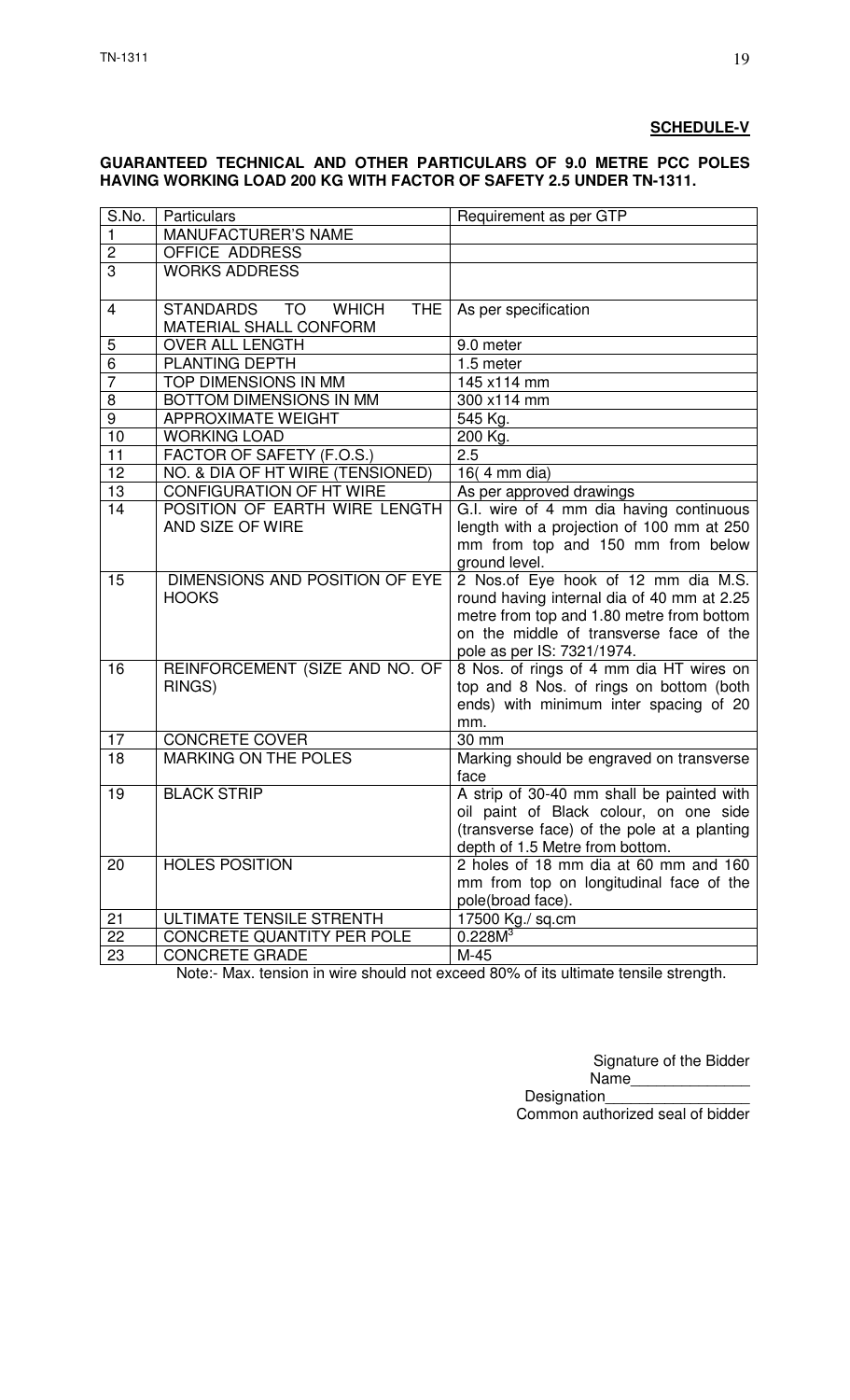# **Schedule – VI (A)**

#### **JODHPUR VIDYUT VITRAN NIGAM LIMITED A Govt. of Rajasthan Undertaking**

## **DEPARTURE / DEVIATION FROM TECHNICAL SPECIFICATION**

 The bidder shall state under this schedule the departure from the Purchaser's specification in respect of technical is as under:-

S.No. Main Deviations from Technical Specification.

Certified that we agree to all the technical specification of the NIT except for the deviation to the extent indicated above.

> (Signature) Name & Designation with seal of the bidder.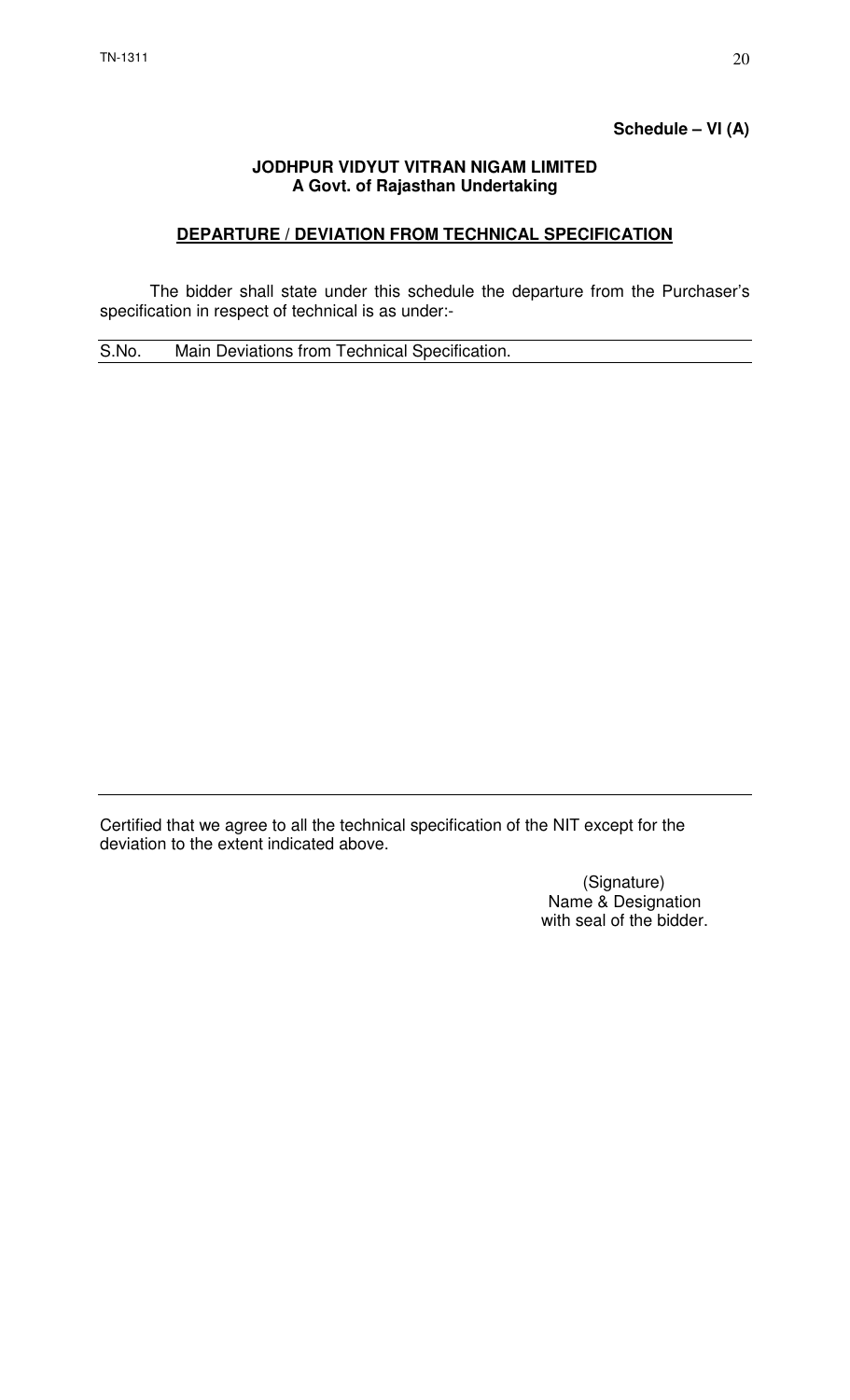## **JODHPUR VIDYUT VITRAN NIGAM LIMITED A Govt. of Rajasthan Undertaking**

## **DEPARTURE FROM COMMERCIAL TERMS & CONDITIONS OF THE SPECIFICATION**

 The bidder shall state under this schedule the departure from the Purchaser's specification in respect of Commercial terms & conditions:-

S.No. Main Deviations from Specification.

Certified that we agree to all the commercial terms & conditions as laid down in General Conditions of Contract to the specification except for the deviation to the extent indicated above.

> (Signature) Name & Designation with seal of the bidder.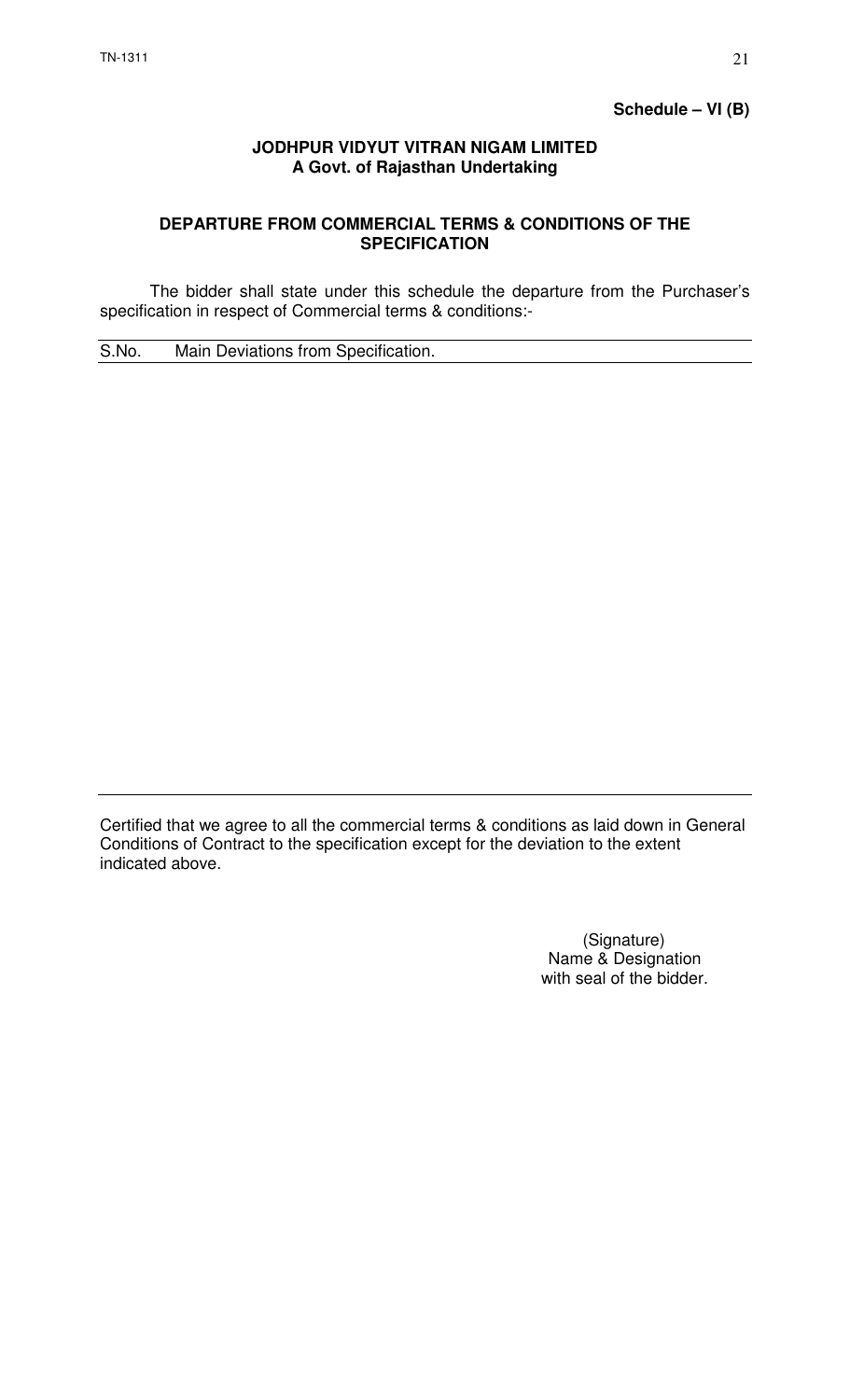#### **Schedule – VII**

#### **JODHPUR VIDYUT VITRAN NIGAM LIMITED A Govt. of Rajasthan Undertaking**

## **LIST OF PAST SUPPLIES**

The bidder shall state under this schedule whether material and equipments, similar to those offered in the tender have been previously supplied by him. A list shall be given of such orders executed by him together with information regarding the names of purchasing organizations, quantities supplied and when the supplies were affected. This list should be in form given below:-

| S.No. Detailed particulars Qty in<br>of items supplied MT | & Date | Order No. Name & details<br>of purchasing authority Completion | Date of |
|-----------------------------------------------------------|--------|----------------------------------------------------------------|---------|
|                                                           |        |                                                                |         |

| If executed partially<br>to be mentioned<br>(Qty. in M.T.) | whether still<br>to be executed | <b>Delivery</b><br>stipulated in<br>order | Remarks |
|------------------------------------------------------------|---------------------------------|-------------------------------------------|---------|
|                                                            |                                 |                                           |         |

**Note:** Separate schedules are to be furnished by the bidder for past supply to the JdVVNL, Jodhpur, other State Electricity Boards and other Departments / Organisations.

> (Signature) Name & Designation with seal of the bidder.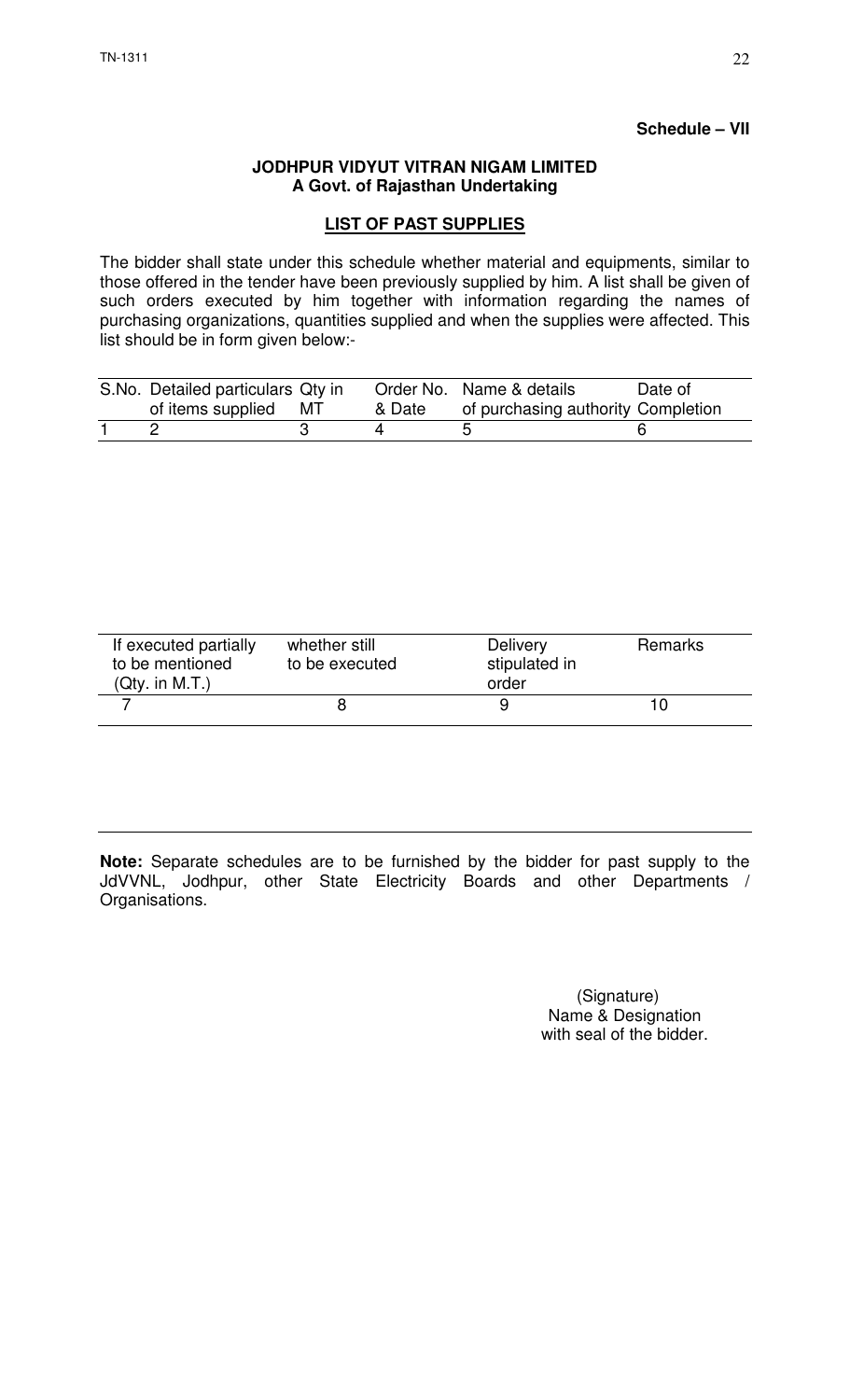# **Schedule-VII-A**

#### **JODHPUR VIDYUT VITRAN NIGAM LIMITED A Govt. of Rajasthan Undertaking**

#### **TO WHOMSOEVER IT MAY CONCERN**

This is to certify that M/s\_\_\_\_\_\_\_\_\_\_\_\_\_\_\_\_\_\_\_\_\_\_\_\_\_\_\_\_\_\_\_\_\_\_\_\_\_\_\_have designed, manufactured / fabricated ,tested and supplied similar item/higher rating of tendered material / equipments in last three financial years from the date of opening of Techno-Commercial bid to the Utilities / Discoms / Government Department, as detailed out below:-

| S.No. | Financial<br>year<br>which<br>material<br>supplied | in | Particulars<br>items<br>of<br>supplied | Name and<br>particulars<br>0f<br>purchasing<br>authority | Order<br>No.<br>&<br>date | Unit | Quantity<br>ordered | Value<br>in Rs. | Actual<br>quantity<br>supplied<br>against<br>the<br>order | Value | Remarks |
|-------|----------------------------------------------------|----|----------------------------------------|----------------------------------------------------------|---------------------------|------|---------------------|-----------------|-----------------------------------------------------------|-------|---------|
|       | $\overline{2}$                                     |    | 3                                      | $\overline{4}$                                           | 5                         | 6    | 7                   | 8               | 9                                                         | 10    | 11      |
|       |                                                    |    |                                        |                                                          |                           |      |                     |                 |                                                           |       |         |
|       |                                                    |    |                                        |                                                          |                           |      |                     |                 |                                                           |       |         |
|       |                                                    |    |                                        |                                                          |                           |      |                     |                 |                                                           |       |         |
|       |                                                    |    |                                        |                                                          |                           |      |                     |                 |                                                           |       |         |

The above particulars are true and correct based on explanations, records and books of accounts produced before us. Further the above certificate issued on the request of the Company.

**Signature** 

Signature of

Name & designation C.A. of firm<br>
With seal of the Bidder C.A. of firm<br>
With seal & Me

With seal & Membership No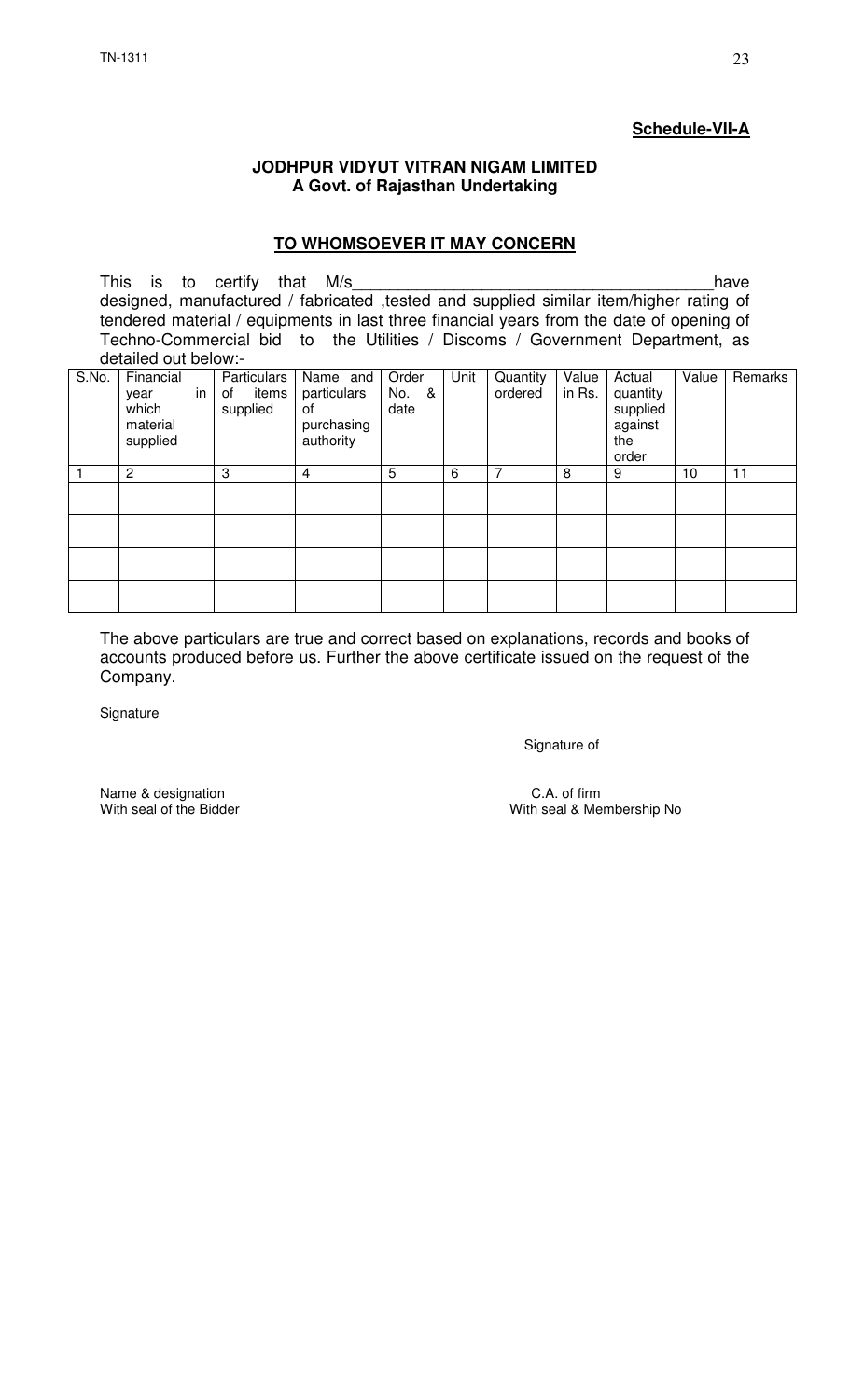## **SCHEDULE-VIII**

## **JODHPUR VIDYUT VITRAN NIGAM LIMITED A Govt. of Rajasthan Undertaking**

## **DELIVERY SCHEDULE**

## **PART-A**

The delivery schedule of the material by the Purchaser is as mentioned hereunder:-

| S.No. |                                                                                                                                                                                                           | Delivery                                                                                                                                                                                                                                                                                             |
|-------|-----------------------------------------------------------------------------------------------------------------------------------------------------------------------------------------------------------|------------------------------------------------------------------------------------------------------------------------------------------------------------------------------------------------------------------------------------------------------------------------------------------------------|
|       | Particular of material                                                                                                                                                                                    |                                                                                                                                                                                                                                                                                                      |
|       | conforming to<br>amended) & as per requirement of $ $ equal monthly rate.<br>section-III of this spec. in overall<br>length of 9.0 M poles having working<br>load of 200 KG. with factor of safety<br>2.5 | Rectangular shaped solid PCC Poles   The max. commencement period allowed<br>REC spec. No.   shall be 40 days from the date of receipt of<br>24/1983 amended upto 1987 & there-   LOA and entire ordered quantity shall be<br>after and ISS 2905/1989 latest completed in eight months thereafter at |

Note:- In case ordered quantity is different than quoted quantity, then monthly delivery shall be adjusted proportionately. Tenders in which monthly delivery schedule is not indicated shall be ignored.

# **PART-B**

In case bidder deviates from the delivery schedule mentioned by the purchaser in Part-A then the delivery schedule of the material by the bidder shall be indicated / mentioned as under:-

| S.No.   Particular of material                                                                                                                                                                                                                                                                    | Commencement and |
|---------------------------------------------------------------------------------------------------------------------------------------------------------------------------------------------------------------------------------------------------------------------------------------------------|------------------|
|                                                                                                                                                                                                                                                                                                   | monthly delivery |
| Rectangular shaped solid PCC Poles conforming to<br>REC spec. No. 24/1983 amended up to 1987 & there-after<br>and ISS 2905/1989 latest amended) & as per requirement<br>of section-III of this spec. in overall length of 9.0 M poles<br>having working load of 200 KG. with factor of safety 2.5 |                  |

 (i) During the commencement period the contractual formalities shall be got completed.

> **Signature** Name & Designation With seal of the bidder